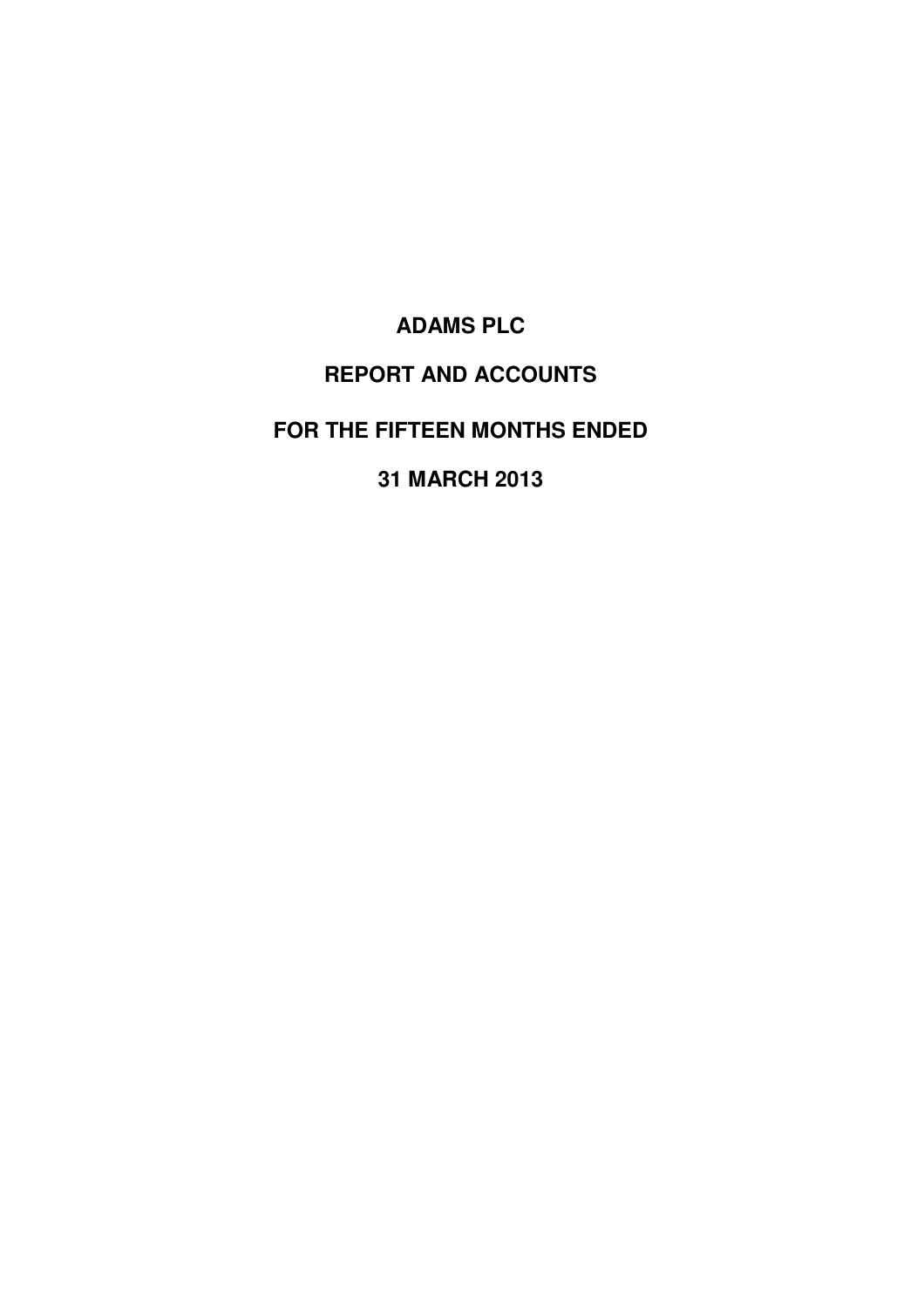## **CONTENTS**

|                                      | Page           |
|--------------------------------------|----------------|
| Company information                  | $\mathbf{1}$   |
| Board of directors                   | $\overline{c}$ |
| Chairman's Statement                 | 3              |
| Directors' report                    | $4 - 6$        |
| Independent auditors' report         | $\overline{7}$ |
| Statement of comprehensive income    | 8              |
| Statement of financial position      | 9              |
| Statement of changes in equity       | 10             |
| Statement of cash flows              | 11             |
| Notes to the statement of cash flows | 12             |
|                                      |                |

Notes to the financial statements 13 - 24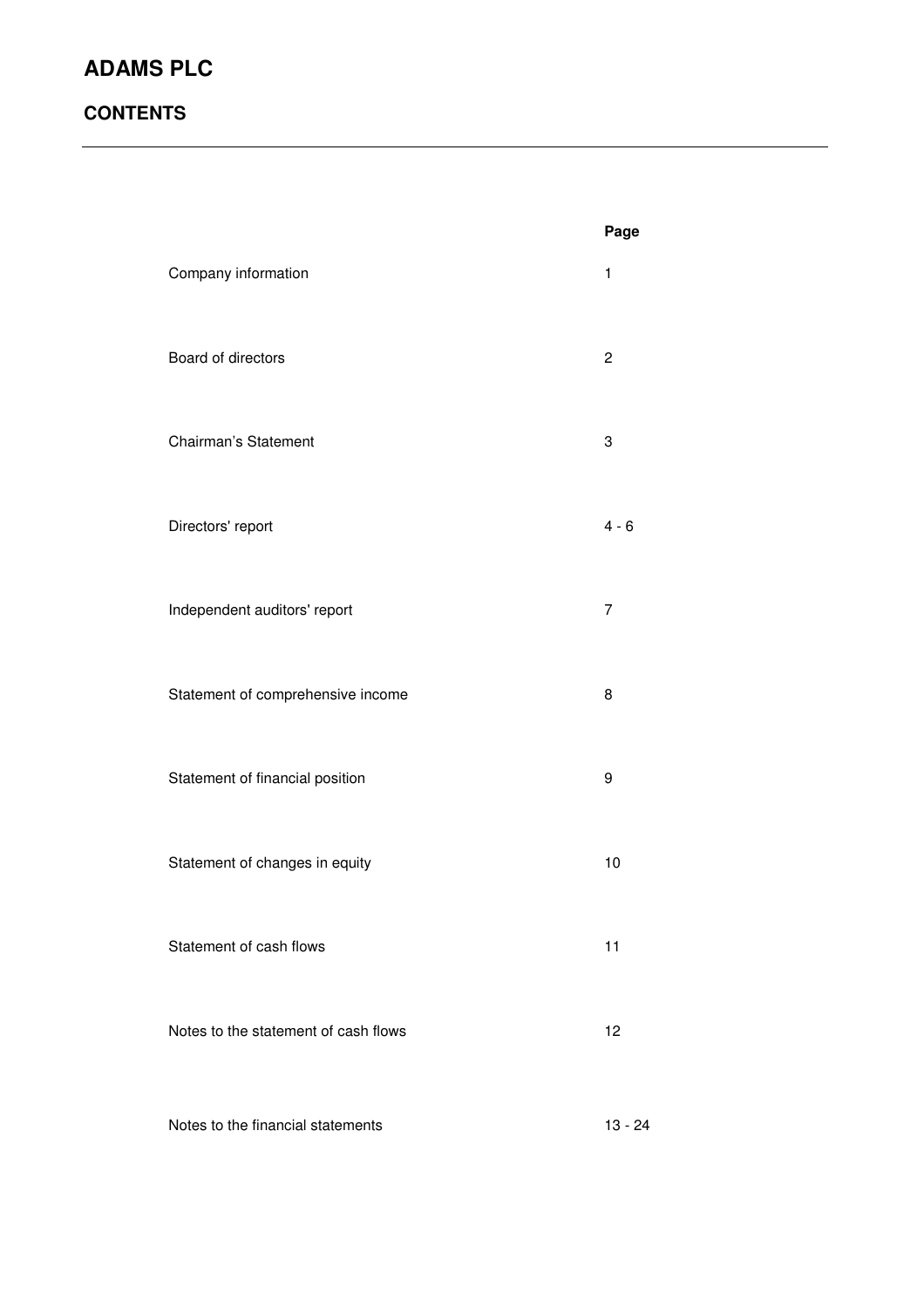## **COMPANY INFORMATION**

| <b>Directors</b>                       | N C P Nelson (non-executive chairman)<br>N J Woolard (non-executive director)                                                  | (Appointed 8 March 2013)<br>(Appointed 8 March 2013) |
|----------------------------------------|--------------------------------------------------------------------------------------------------------------------------------|------------------------------------------------------|
| <b>Secretary</b>                       | P P Scales                                                                                                                     |                                                      |
| <b>Registrar and Registered office</b> | IOMA Fund and Investment Management Limited<br><b>IOMA House</b><br><b>Hope Street</b><br>Douglas<br>Isle of Man<br>IM1 1AP    |                                                      |
| <b>Auditors</b>                        | Jeffreys Henry LLP<br>Finsgate<br>5-7 Cranwood Street<br>London<br>EC1V 9EE                                                    |                                                      |
| <b>Nominated Advisor</b>               | Libertas Capital Corporate Finance Limited<br>17C Curzon Street<br>London<br>W1J 5HU                                           |                                                      |
| <b>Broker</b>                          | Peterhouse Corporate Finance Limited<br>31 Lombard Street<br>London<br>EC3V 9BQ                                                |                                                      |
| <b>Crest Agent</b>                     | <b>Share Registrars Limited</b><br>27/28 Eastcastle Street<br>London<br>W1W8DH                                                 |                                                      |
| <b>Bankers</b>                         | National Westminster Bank Plc<br>P.O. Box 7<br>Prospect Hill<br>Douglas<br>Isle of Man<br><b>IM99 1AQ</b><br>Barclays Bank Plc |                                                      |
|                                        | P.O. Box 299<br>Birmingham<br>B1 3PF                                                                                           |                                                      |
| <b>Solicitors</b>                      | Olswang<br>90 High Holborn<br>London<br>WC1V6XX                                                                                |                                                      |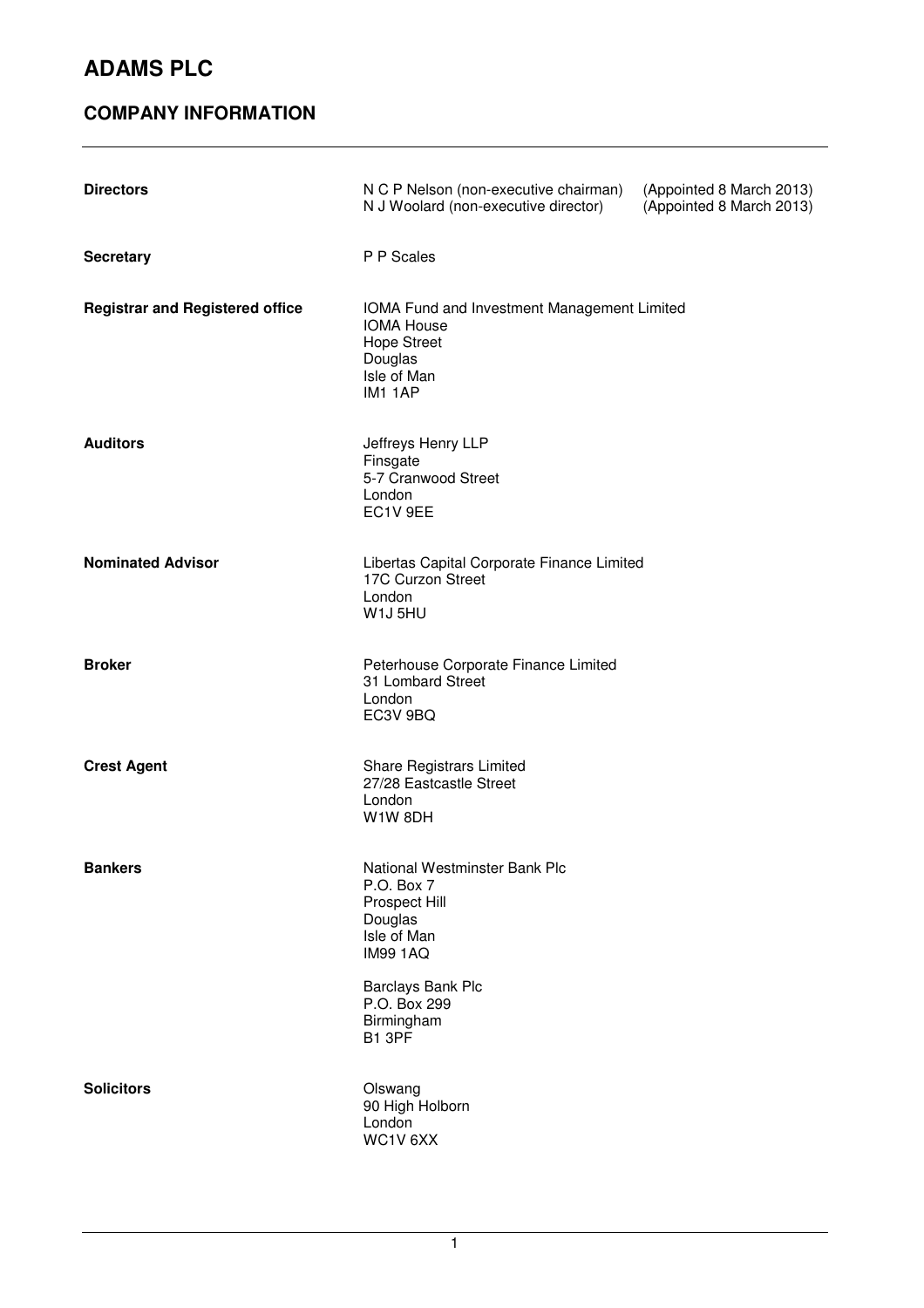### **BOARD OF DIRECTORS**

### **FOR THE PERIOD ENDED 31 MARCH 2013**

#### **Nicholas Nelson**

Nicholas Nelson has worked in corporate communications providing services to smaller quoted PLCs over a thirteen year period and prior to this, he spent twelve years in both market making and stockbroking. Nicholas has held directorships with a number of junior companies including five quoted on ISDX or AIM. Accordingly, he brings a range of skills relevant to Adams Plc.

#### **Nicholas Woolard ACIB, MCSI**

Nicholas Woolard is a finance industry professional with broad offshore experience focused latterly on compliance, having been a Group Compliance Officer for four years in CSP/TSP, fund administration, fund management and stockbroking businesses before being appointed to various non-executive positions. Currently Mr Woolard is a non-executive director of five companies; two public and three private. He became a member of the panel of Adjudicators to the Financial Services Ombudsman Scheme (of the Isle of Man) in March 2012.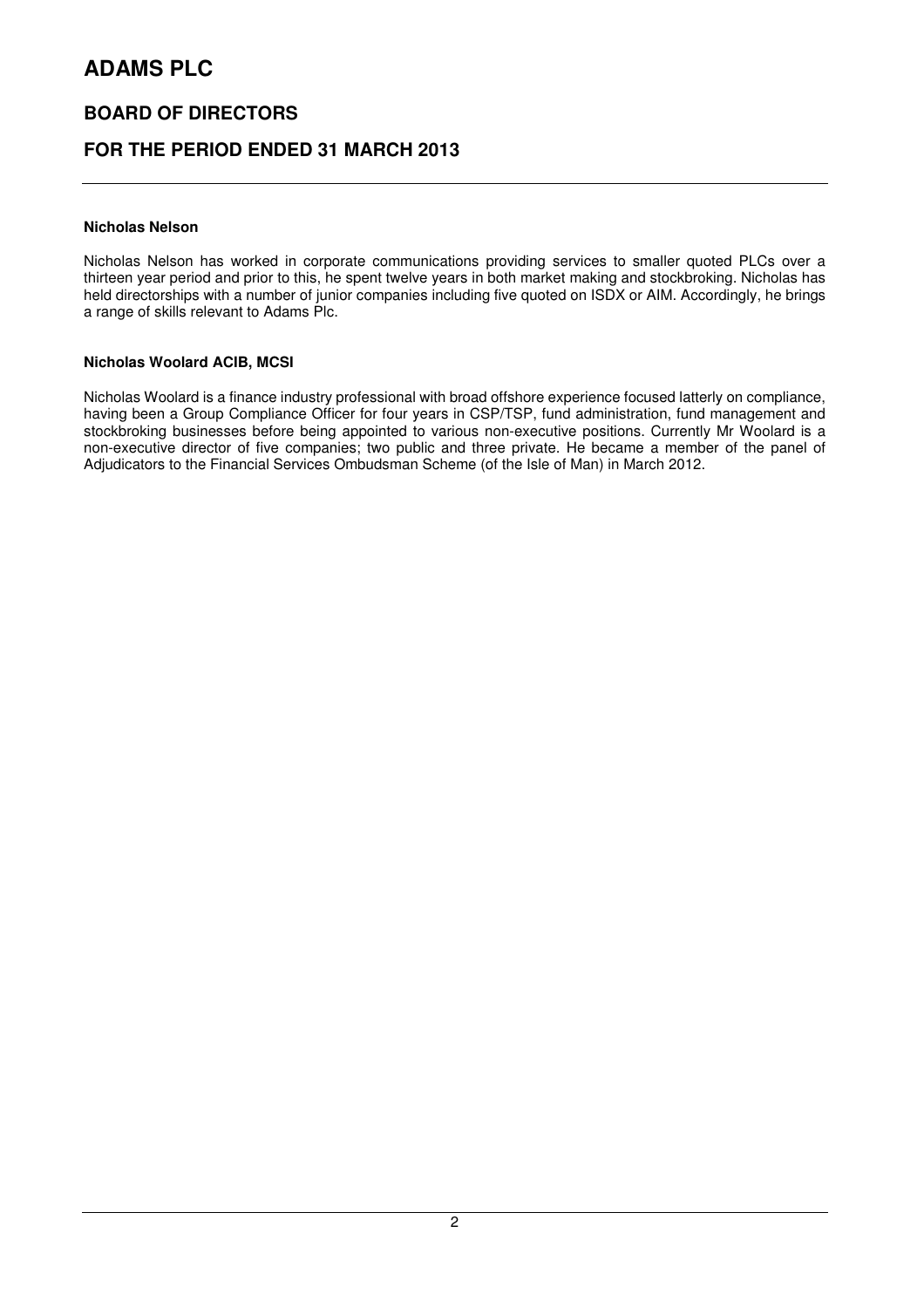## **CHAIRMAN'S STATEMENT**

## **FOR THE PERIOD ENDED 31 MARCH 2013**

On 11th March 2013, Carpathian Plc announced a change of name to Adams Plc as part of a range of measures designed to change the investment strategy and attract fresh investment. Subsequently the Company announced a change of year end from December to March to allow time to prepare accounts more relevant to the restructuring.

As part of this restructuring, the existing directors resigned, handing the reigns to a new Board which was appointed to manage the Company's new investment strategy. Accordingly, this Chairman's statement covers the three month period since the new Board was put in place.

The principal focus since March has been to consider investments as part of the strategy of investing in the technology and life sciences sectors and to remain supportive of the Carpathian subsidiaries' advisers as they proceed to divest the Company of its legacy assets which have no part in the Company's future. These are a collection of eastern European property interests and until they have been disposed of or shut down, the Company is separated from these via an extremely robust deed poll, thus isolating shareholders from the past.

Adams currently has over a thousand shareholders who represent around 5% of the Company and many of these holdings are valued at less than one Euro. The Board is examining ways of allowing members to remove themselves from the share register and a mechanism will be proposed in time for the forthcoming AGM.

The Board continues to examine potential candidates for investment and looks forward to keeping shareholders appraised as the need arises.

Nicholas Nelson

.............................. N C P Nelson **Chairman**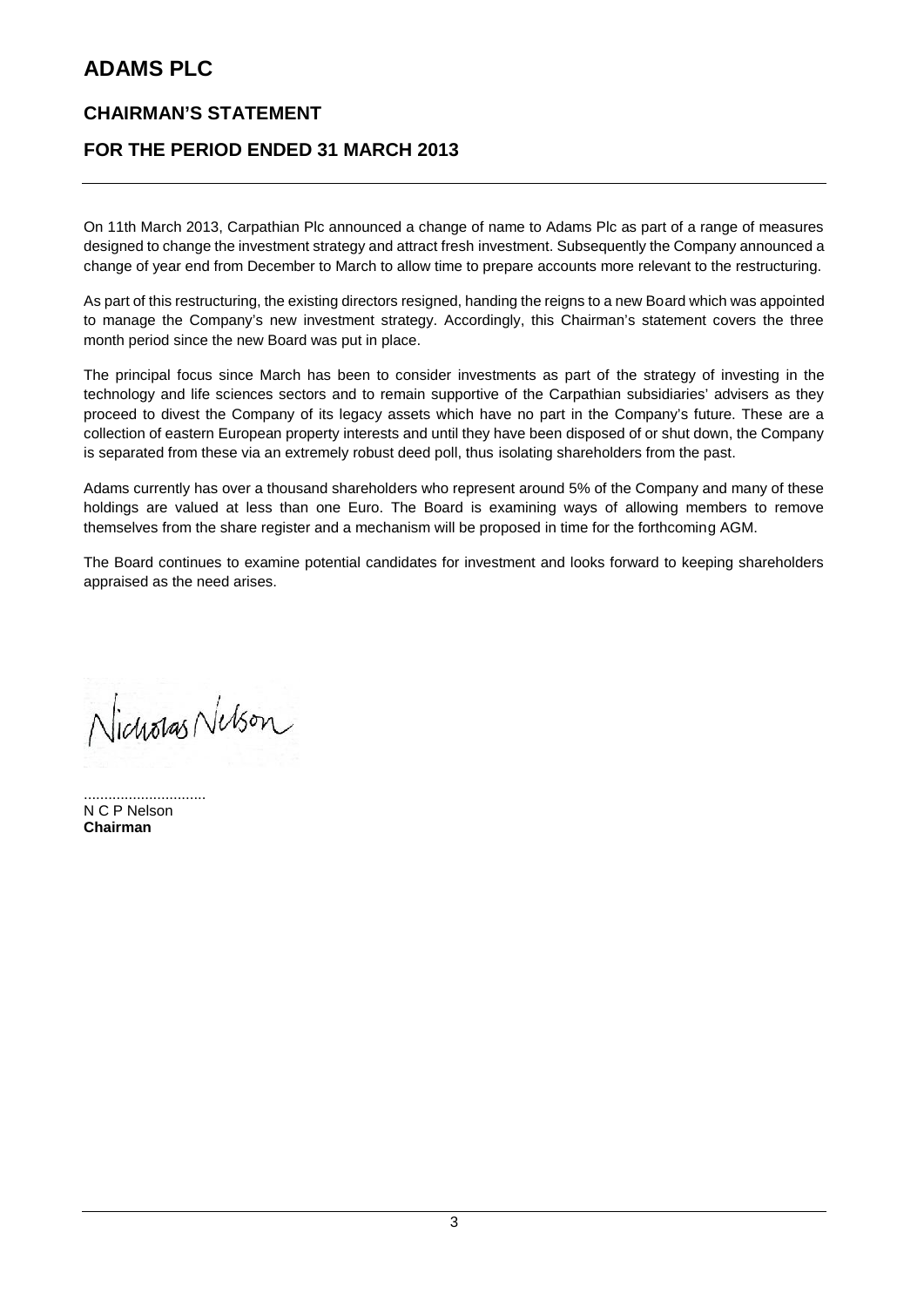## **DIRECTORS' REPORT**

### **FOR THE PERIOD ENDED 31 MARCH 2013**

The directors present their report and financial statements for the period ended 31 March 2013.

#### **Principal activities and review of the business**

The Company was incorporated in the Isle of Man as a public company limited by shares under the Laws of the Isle of Man with registered number 004145V. On 8 March 2013 following an Extraordinary General Meeting, the Company restated its investing policy, appointed new directors and changed its name to Adams Plc.

From 8 March 2013, the investing policy of the Company has been to seek to acquire a direct and/or an indirect interest in projects and assets in the biotechnology sector. However the Director's will also consider opportunities in the wider technology sector as well as opportunities that may arise in other sectors. The Company will focus on opportunities in UK or Europe but will consider possible opportunities anywhere in the world.

#### **Fair review of the business**

The directors are satisfied with the results for the period.

#### **Principal risks and uncertainties**

The principal risks faced by the Company are economic factors, fluctuations in exchange rates and the ability to secure future investments. The nature of the investments made by the Company will always have an element of risk but the Company will always seek to insure its investments against the risks that can be identified. Even the largest companies and banks sometimes fail but the Company undertakes substantial due diligence prior to making any investment and as closely as possible monitors the progress of the investment and the performance of the management.

#### **Key performance indicators**

Since the Company had no turnover, there are no performance indicators relative to revenue and gross margin. There was no significant capital expenditure in the period. The key performance indicators currently used by the Company are overheads and cash resources. The Company intends to establish other key performance indicators in due course once the Group has matured sufficiently. The Group does not use and does not at present intend to use non-financial key performance indicators.

#### **Results and dividends**

The results for the period are set out on page 8. Dividends proposed and paid in this period are set out in note 8.

#### **Future developments**

The Company is involved in discussions with a number of parties for the investment into projects or businesses which meet the Company's objectives and investment criteria. Many such discussions are aborted at various stages if the directors are unhappy with any aspect of the proposals. If the directors are happy to continue discussions a more detailed due diligence investigation is undertaken invariably using external consultants. Progress reports are made on the due diligence to the investment committee which decides whether to continue the due diligence or abort.

#### **Directors**

The following directors have held office since 1 January 2012:

| N C P Nelson  | (Appointed 8 March 2013) |
|---------------|--------------------------|
| N Woolard     | (Appointed 8 March 2013) |
| R P Macnamara | (Resigned 8 March 2013)  |
| P R Cottrell  | (Resigned 8 March 2013)  |
| P P Scales    | (Resigned 8 March 2013)  |
| T G Walker    | (Resigned 8 March 2013)  |

#### **Secretary**

The secretary of the Company holding office for the period ended 31 March 2013 was P P Scales.

#### **Creditor payment policy**

The Company's policy is to pay creditors within the agreed terms which are generally no more than 30 days.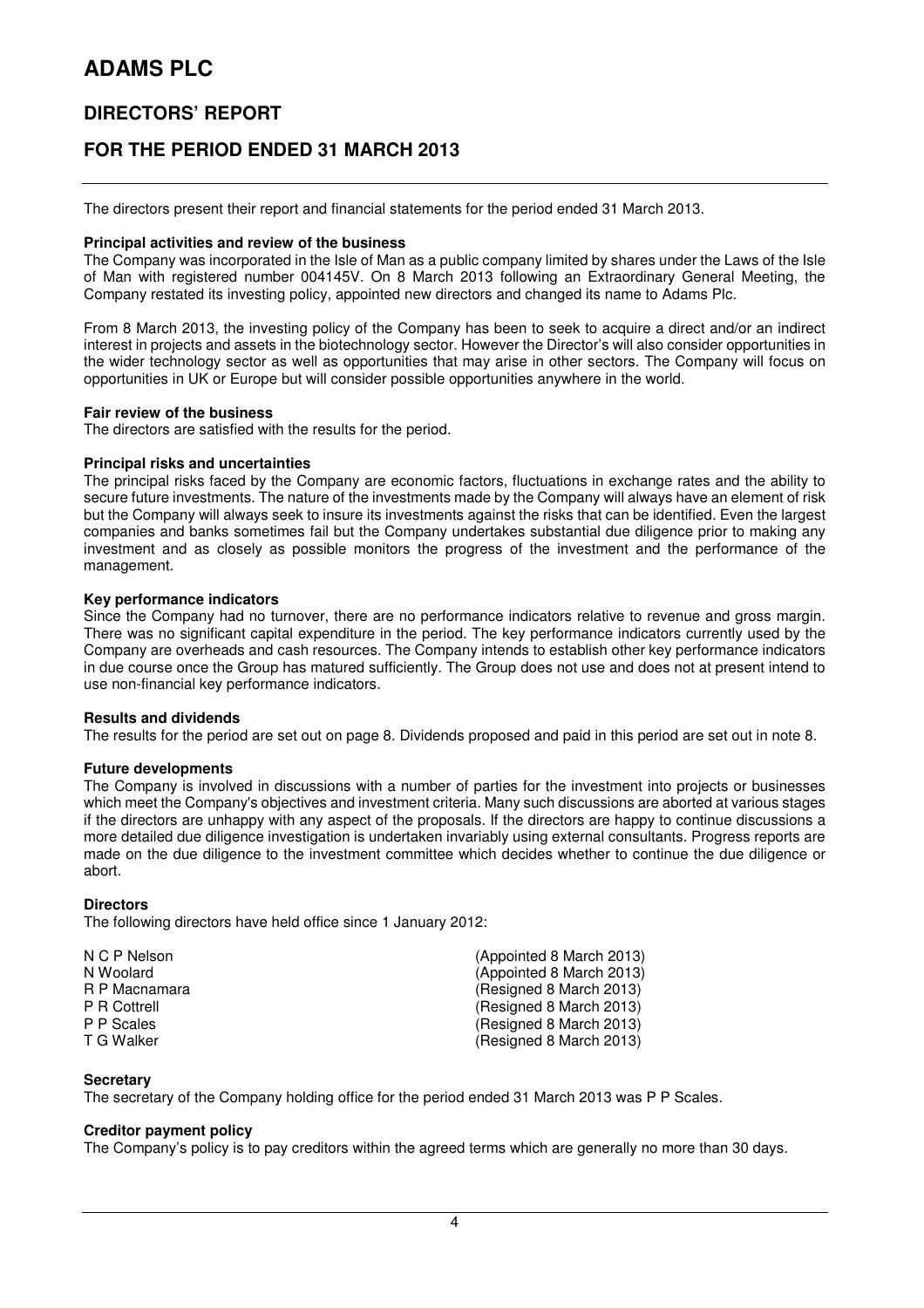### **DIRECTORS' REPORT**

### **FOR THE PERIOD ENDED 31 MARCH 2013**

#### **Financial instruments**

The Company has not entered into any financial instruments to hedge against interest rate or exchange rate risk.

#### **Auditors**

Our auditors, Jeffreys Henry LLP, being eligible, have expressed their willingness to continue in office.

#### **Corporate Governance Principles**

As an Isle of Man registered Company and under the AIM rules for companies, the Company is not required to comply with the UK Corporate Governance Code published by the Financial Reporting Council ("Code"). The Directors, however, place a high degree of importance on ensuring that the Company maintains high standards of Corporate Governance and have therefore adopted the spirit of the Code to the extent that they consider appropriate, taking into account the size of the Company and nature of its operations.

The Board holds at least four meetings annually and has established audit and remuneration committees.

#### **Composition of the Board**

The Board currently comprises two non-executive members.

#### **Directors' remuneration**

Details of the directors' fees are shown below.

|                                  | 2013<br>€'000 | 2011<br>€'000 |
|----------------------------------|---------------|---------------|
| N. C. P. Nelson                  |               |               |
| N. J. Woolard<br>R. P. Macnamara | 66            | 488           |
| P. R. Cottrell<br>P. P. Scales   | 43            | 182           |
| T. G. Walker                     | 36            | 172           |
|                                  | 146           | 842           |

#### **Directors' interest**

As at 31 March 2013 the following directors held interest in the Company's shares as follows:

|                 |                                              | Number of Ordinary Shares held |             |
|-----------------|----------------------------------------------|--------------------------------|-------------|
|                 |                                              | 31 March                       | 31 December |
| Director        | Registered holder                            | 2013                           | 2011        |
|                 |                                              |                                |             |
| N. C. P. Nelson |                                              | ٠                              |             |
| N. J. Woolard   |                                              |                                |             |
| P. R. Cottrell  | Securities Services Nominees Ltd             | $\overline{\phantom{a}}$       | 100,000     |
| T. G. Walker    | Capital International Ltd for pension scheme |                                |             |
|                 | of T. G. Walker                              |                                | 100.000     |

#### **Financial risk management**

The Group has instigated certain financial risk management policies and procedures which are set out in note 3 to the financial statements.

#### **Events after the reporting period**

There have been no material events after the reporting period that would require disclosure or adjustment to these accounts.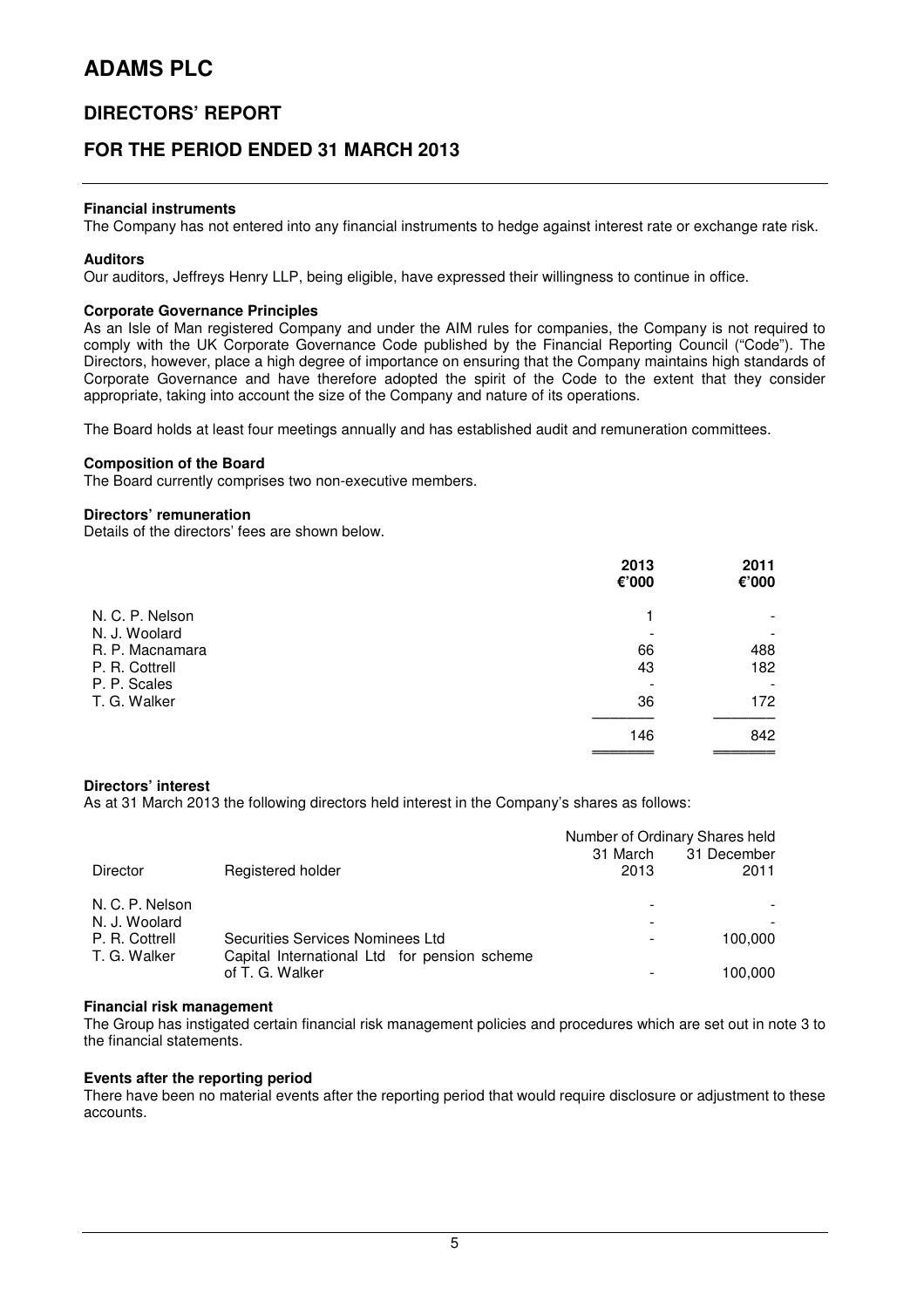### **DIRECTORS' REPORT**

### **FOR THE PERIOD ENDED 31 MARCH 2013**

#### **Going concern**

After making enquiries, the directors have formed a judgement at the time of approving the financial statements that there is an expectation that the Company has adequate working capital resources to continue its operations in the foreseeable future. The financial statements have accordingly been prepared on a going concern basis.

#### **Indemnity of officers**

The Company currently does not maintain insurance to cover against legal action brought against its Directors and officers. However, the Company may purchase and maintain, for any Director or officer, insurance against any liability in the future.

#### **Statement of directors' responsibilities**

The directors are responsible for preparing the Directors' Report and the financial statements in accordance with applicable law and regulations.

Company law requires the directors to prepare financial statements for each financial year. Under that law the directors have elected to prepare the financial statements in accordance with International Financial Reporting Standards (IFRS) as adopted for use in the European Union. Under company law the directors must not approve the financial statements unless they are satisfied that they give a true and fair view of the state of affairs of the company and of the profit or loss of the company for that period. In preparing these financial statements, the directors are required to:

- select suitable accounting policies and then apply them consistently;
- make judgements and accounting estimates that are reasonable and prudent;
- state whether the company financial statements have been prepared in accordance with IFRS as adopted by the European Union subject to any material departures disclosed and explained in the Financial Statements.:
- prepare the financial statements on the going concern basis unless it is inappropriate to presume that the company will continue in business.

The directors are responsible for keeping adequate accounting records that are sufficient to show and explain the company's transactions and disclose with reasonable accuracy at any time the financial position of the company. They are also responsible for safeguarding the assets of the company and hence for taking reasonable steps for the prevention and detection of fraud and other irregularities.

#### **Statement of disclosure to auditors**

Each person who is a Director at the date of approval of this Annual Report confirms that:

- So far as the Directors are aware, there is no relevant audit information of which the Company's auditors are unaware; and

- each Director has taken all the steps that he ought to have taken as Director in order to make himself aware of any relevant audit information and to establish that the Company's auditors are aware of that information.

On behalf of the board

*licholas Nelson* 

.............................. .............................. N C P Nelson<br> **N J Woolard**<br> **Non-executive Chairman**<br> **Non-executive Chairman Non-executive Chairman**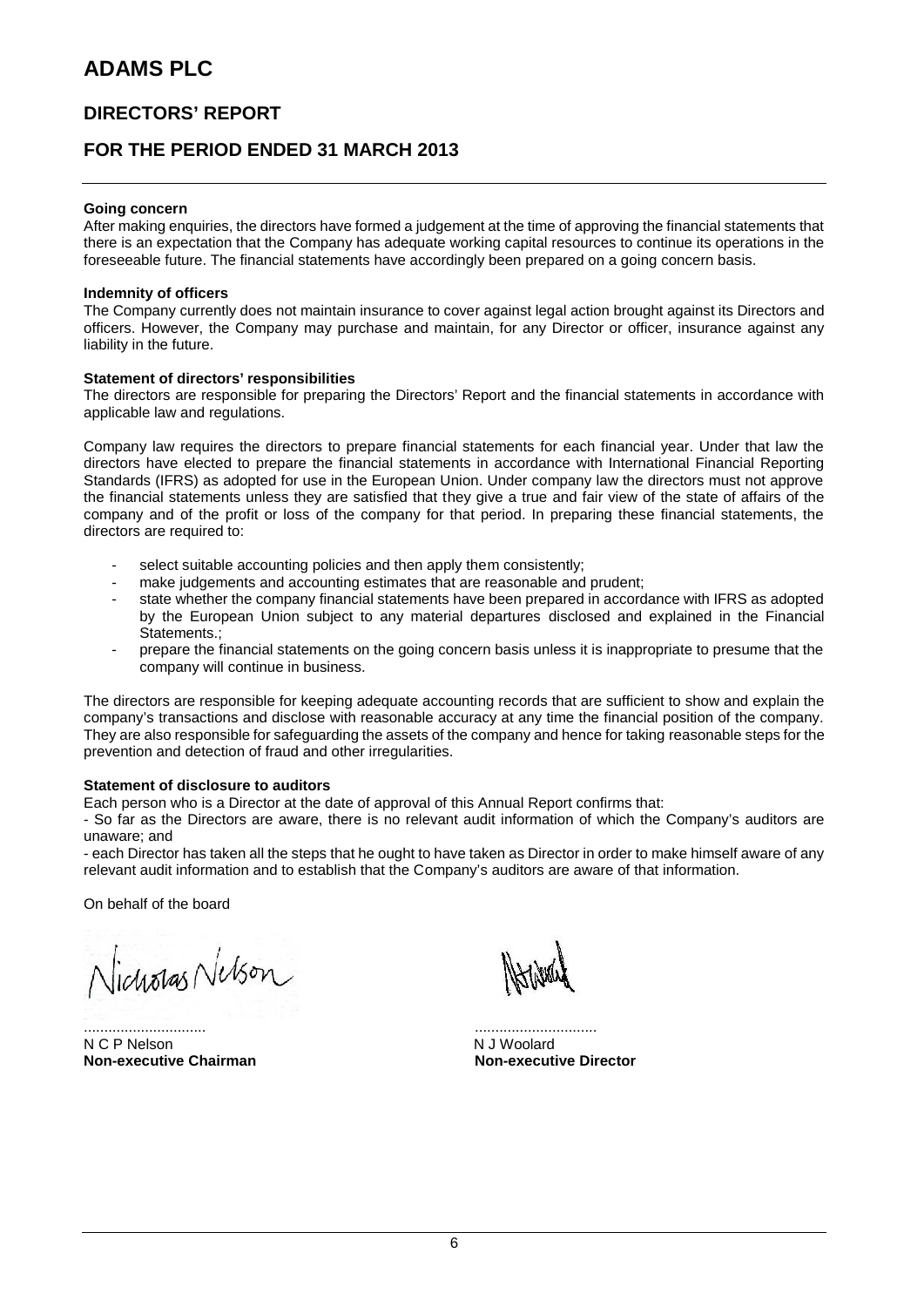### **INDEPENDENT AUDITORS' REPORT**

### **TO THE MEMBERS OF ADAMS PLC**

We have audited the company financial statements of Adams PLC for the period ended 31 March 2013, which comprise the statement of comprehensive income, statement of changes in equity, statement of financial position, statement of cash flows and related note on pages 8 to 24. The financial reporting framework that has been applied in their preparation is applicable law and International Financial Reporting Standards (IFRSs) as adopted by the European Union.

This report is made solely to the company's members, as a body. Our audit work has been undertaken so that we might state to the company's members those matters we are required to state to them in an auditors' report and for no other purpose. To the fullest extent permitted by law, we do not accept or assume responsibility to anyone other than the company and the company's members as a body, for our audit work, for this report, or for the opinions we have formed.

#### **Respective responsibilities of directors and auditors**

As explained more fully in the Directors' Responsibilities Statement set out on page 3, the directors are responsible for the preparation of the financial statements and for being satisfied that they give a true and fair view. Our responsibility is to audit and express an opinion on the financial statements in accordance with applicable law and International Standards on Auditing (UK and Ireland). Those standards require us to comply with the Auditing Practices Board's Ethical Standards for Auditors.

#### **Scope of the audit of the financial statements**

An audit involves obtaining evidence about the amounts and disclosures in the financial statements sufficient to give reasonable assurance that the financial statements are free from material misstatement, whether caused by fraud or error. This includes an assessment of: whether the accounting policies are appropriate to the company's circumstances and have been consistently applied and adequately disclosed; the reasonableness of significant accounting estimates made by the directors; and the overall presentation of the financial statements. In addition, we read all the financial and non-financial information in the Directors' Report to identify material inconsistencies with the audited financial statements. If we become aware of any apparent material misstatements or inconsistencies we consider the implications for our report.

#### **Opinion on financial statements**

In our opinion the financial statements:

- give a true and fair view of the state of the company's affairs as at 31 March 2013 and of its loss for the period then ended;
- the financial statements have been properly prepared in accordance with IFRSs as adopted by the European Union;



**Jonathan Isaacs (Senior Statutory Auditor)** 26 July 2013 **for and on behalf of Jeffreys Henry LLP**

**Chartered Accountants** 5-7 Cranwood Street Street Street Street Street Street Street Street Street Street Street Street Street Street Street Street Street Street Street Street Street Street Street Street Street Street Str **Statutory Auditor** 

Finsgate<br>5-7 Cranwood Street EC1V 9EE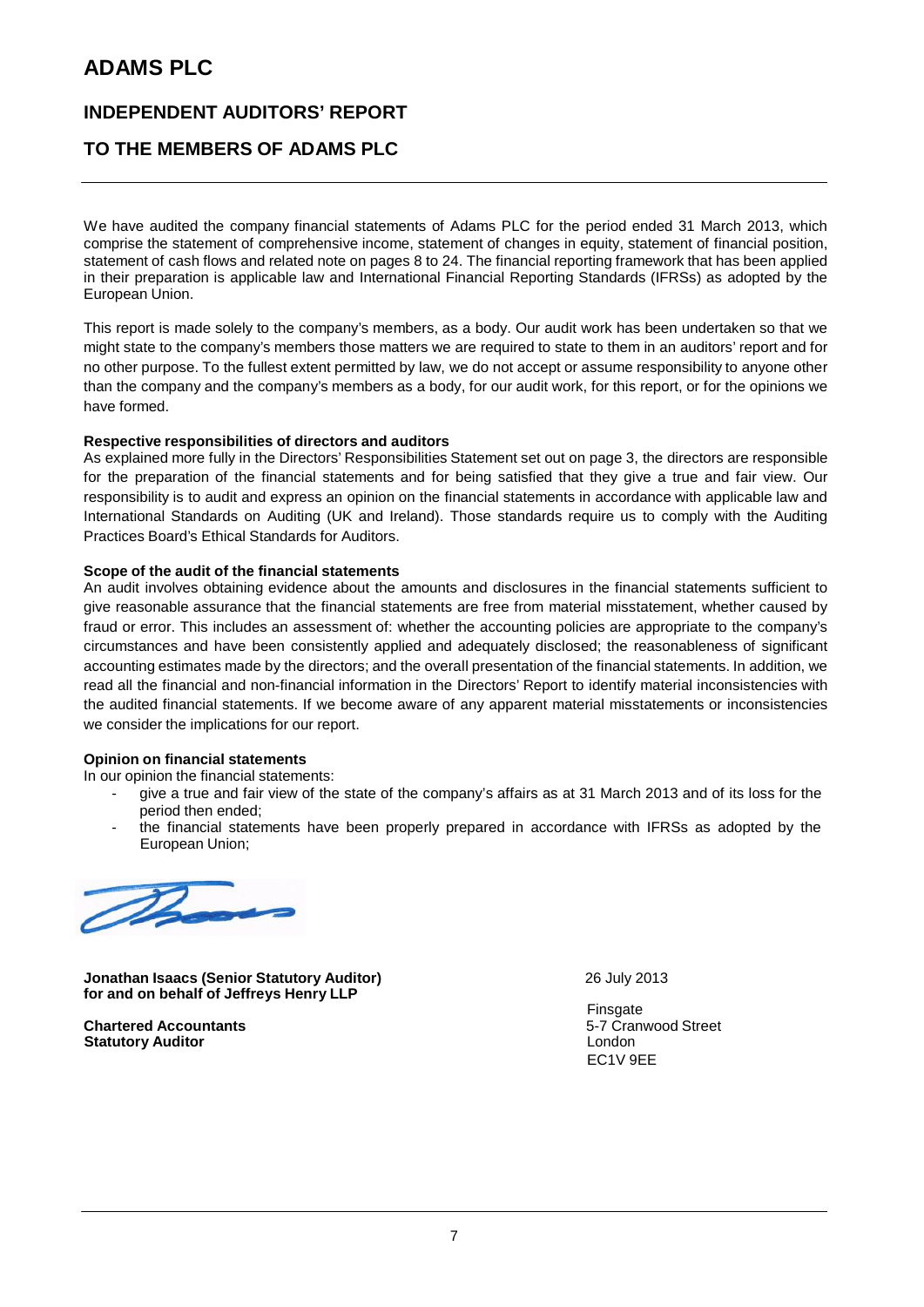# **STATEMENT OF COMPREHENSIVE INCOME**

## **FOR THE PERIOD ENDED 31 MARCH 2013**

|                                                   |              | <b>Period</b> | Year         |
|---------------------------------------------------|--------------|---------------|--------------|
|                                                   |              | ended         | <b>Ended</b> |
|                                                   |              | 31 March      | 31 December  |
|                                                   |              | 2013          | 2011         |
|                                                   | <b>Notes</b> | €'000         | €'000        |
| Legal settlement                                  |              |               | (8,211)      |
| Impairment of loans to subsidiary                 | 10           | (9,887)       | (42, 945)    |
| Impairment of interest receivable from subsidiary | 10           | (18, 128)     | (22, 024)    |
| Net foreign exchange (loss)/gain                  |              | (363)         | 242          |
| Administrative expenses                           |              | (86)          | (3,373)      |
| Other income                                      |              | 125           |              |
|                                                   |              |               |              |
| <b>Operating loss</b>                             | 5            | (28, 339)     | (76, 311)    |
| Finance income                                    | 6            | 20,155        | 21,134       |
| Loss on ordinary activities before taxation       |              | (8, 184)      | (55, 177)    |
| Tax on loss on ordinary activities                | 7            |               |              |
| Loss for the period                               |              | (8, 184)      | (55, 177)    |
|                                                   |              |               |              |
| Loss per share                                    | 15           | (260)€c       | (2,224)€c    |

Since there is no other comprehensive loss, the loss for the period is the same as the total comprehensive loss for the period attributable to the owners of the Company

The accompanying accounting policies and explanatory notes form an integral part of the financial statements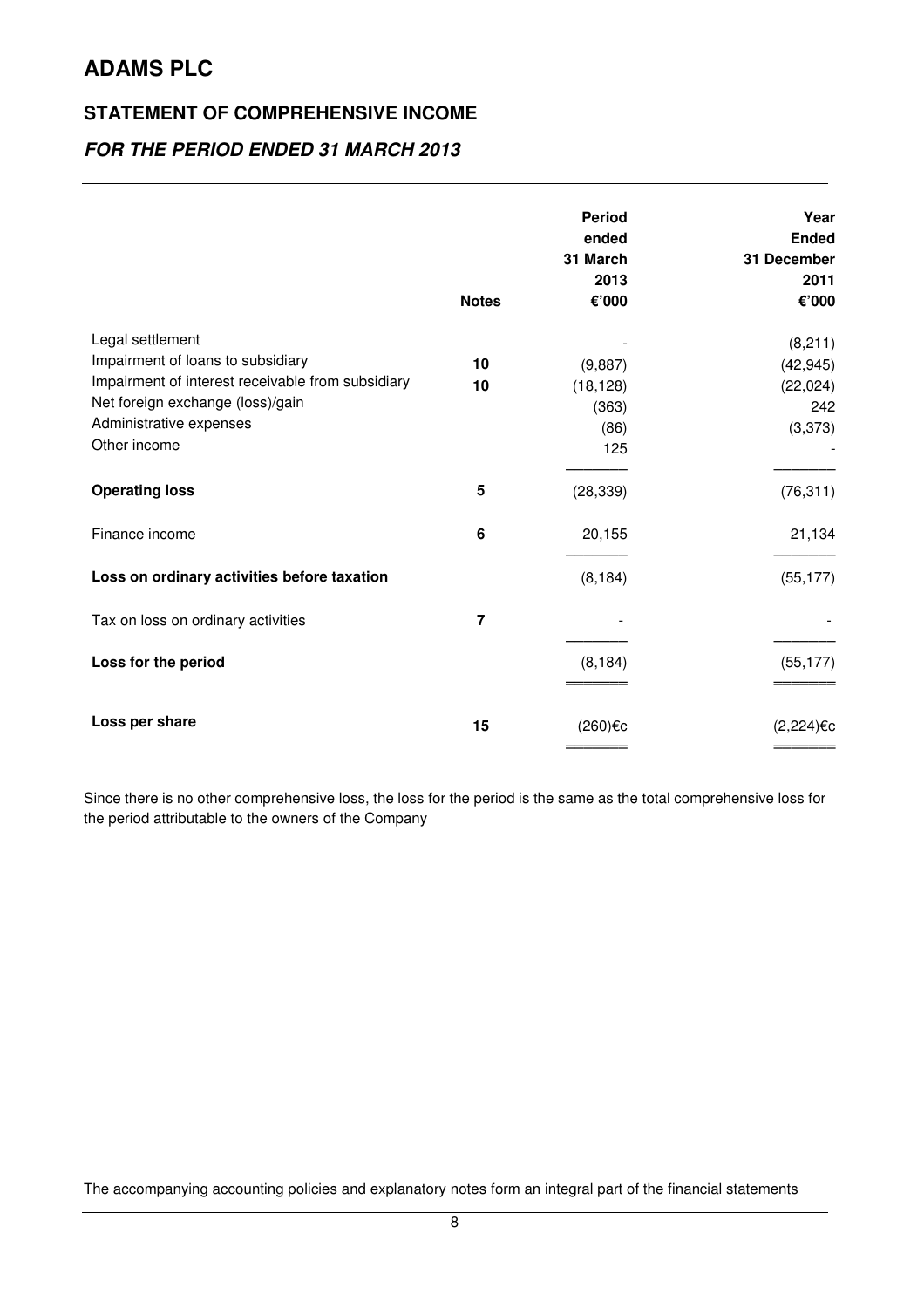### **STATEMENT OF FINANCIAL POSITION**

## *AS AT 31 MARCH 2013*

|                                                        |                  | 31 March<br>2013 | 31 December<br>2011 |
|--------------------------------------------------------|------------------|------------------|---------------------|
|                                                        | <b>Notes</b>     | €000             | €000                |
| <b>Assets</b>                                          |                  |                  |                     |
| <b>Non-current assets</b>                              |                  |                  |                     |
| Investments                                            | $\boldsymbol{9}$ | 115              |                     |
| <b>Current assets</b>                                  |                  |                  |                     |
| Loan to subsidiaries                                   | 10               |                  | 2,950               |
| Trade and other receivables                            | 11               | 11               | 395                 |
| Cash and cash equivalents                              | 12               | 139              | 44,656              |
|                                                        |                  | 150              | 48,001              |
| <b>Total assets</b>                                    |                  | 265              | 48,001              |
| <b>Equity and Liabilities</b>                          |                  |                  |                     |
| Called up share capital                                | 14               | 2,448            | 2,309               |
| Share premium                                          | 14               | 133              | 42,522              |
| Retained earnings                                      |                  | (2, 335)         | (31, 474)           |
| <b>Total equity</b>                                    |                  | 246              | 13,357              |
| <b>Current liabilities</b><br>Trade and other payables | 13               | 19               | 34,644              |
|                                                        |                  |                  |                     |
| <b>Total current liabilities</b>                       |                  | 19               | 34,644              |
| <b>Total liabilities</b>                               |                  | 19               | 34,644              |
| Total equity and liabilities                           |                  | 265              | 48,001              |

The financial statements were approved and authorised for issue by the Board on 25 July 2013 and signed on its behalf by:

.............................. Nicholas Nelson

**Director**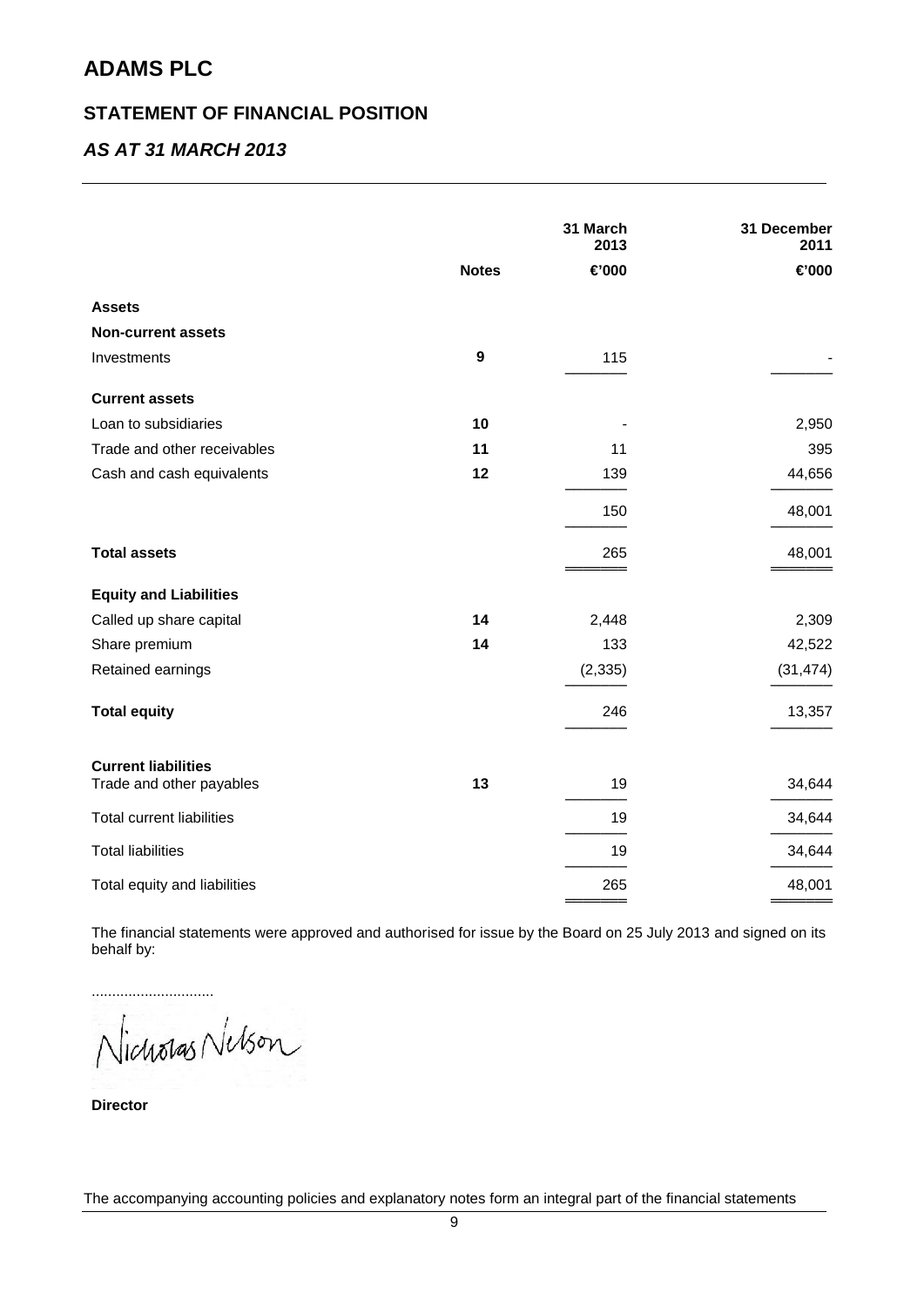## **STATEMENT OF CHANGES IN EQUITY**

## **FOR THE PERIOD ENDED 31 MARCH 2013**

|                                                                                                                       | <b>Share</b><br>Capital<br>€'000 | <b>Share</b><br>Premium<br>€'000 | <b>Retained</b><br>Earnings/<br>(Losses)<br>€'000 | <b>Total</b><br>€'000               |
|-----------------------------------------------------------------------------------------------------------------------|----------------------------------|----------------------------------|---------------------------------------------------|-------------------------------------|
| At 1 January 2011                                                                                                     | 2,321                            | 91,477                           | 60,631                                            | 154,429                             |
| <b>Changes in equity</b><br>Total comprehensive loss<br>Dividends declared<br>Issue of shares<br>Repurchase of shares | 46<br>(58)                       | (46)<br>(48,909)                 | (55, 177)<br>(36, 928)                            | (55, 177)<br>(36, 928)<br>(48, 967) |
| At 31 December 2011                                                                                                   | 2,309                            | 42,522                           | (31, 474)                                         | 13,357                              |
| At 1 January 2012                                                                                                     | 2,309                            | 42,522                           | (31, 474)                                         | 13,357                              |
| <b>Changes in equity</b><br>Total comprehensive loss<br>Dividends declared<br>Issue of shares<br>Reconstruction       | 139                              | 133<br>(42, 522)                 | (8, 184)<br>(5, 197)<br>42,522                    | (8, 184)<br>(5, 197)<br>272         |
| At 31 March 2013                                                                                                      | 2,448                            | 133                              | (2, 333)                                          | 248                                 |

Share capital is the amount subscribed for shares at nominal value.

Share premium represents the excess of the amount subscribed for share capital over the nominal value of these shares net of share issue expenses.

Retained losses represent the cumulative loss of the Company attributable to equity shareholders.

The accompanying accounting policies and explanatory notes form an integral part of the financial statements.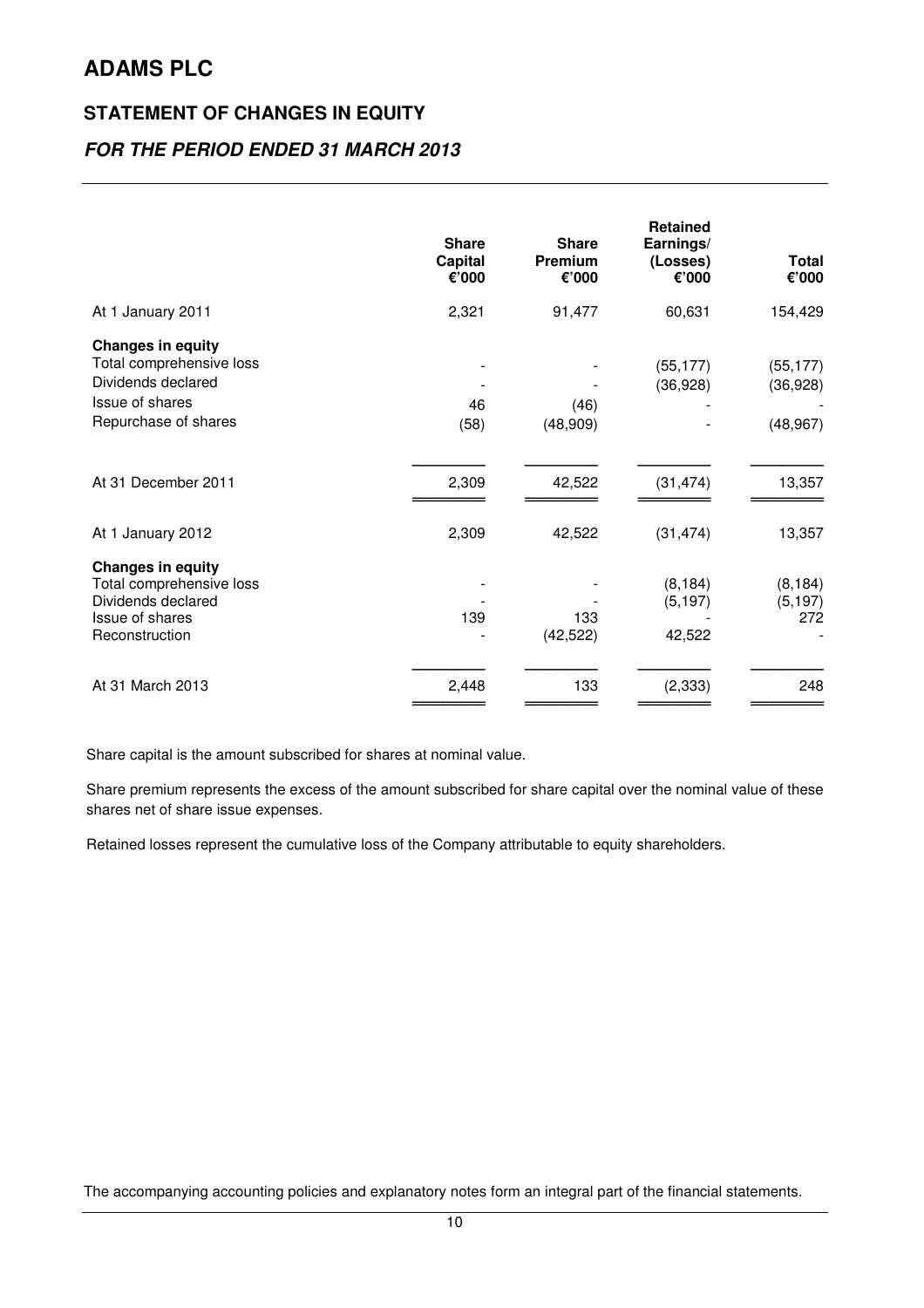## **STATEMENT OF CASH FLOWS**

## **FOR THE PERIOD ENDED 31 MARCH 2013**

|                                                  |   | <b>Period</b><br>ended<br>31 March<br>2013<br>€'000 | Year<br><b>Ended</b><br>31 December<br>2012<br>€'000 |
|--------------------------------------------------|---|-----------------------------------------------------|------------------------------------------------------|
| Net cash from operating activities               | 1 | (29, 781)                                           | 15,228                                               |
| Cash flows from investing activities             |   |                                                     |                                                      |
| Payments to acquire investments                  |   | (115)                                               |                                                      |
| Interest received                                |   | 27                                                  | 269                                                  |
| Loan (advance to)/repayment from subsidiary      |   | (9,723)                                             | 72,805                                               |
| Net cash used in investing activities            |   | (9,811)                                             | 73,074                                               |
| <b>Cash flows from financing</b>                 |   |                                                     |                                                      |
| Issue of ordinary share capital                  |   | 272                                                 |                                                      |
| Repurchase of share capital                      |   |                                                     | (34, 901)                                            |
| Dividends paid                                   |   | (5, 197)                                            | (23, 136)                                            |
| Net cash from financing activities               |   | (4,925)                                             | (58,037)                                             |
| Net increase in cash and cash equivalents        |   | (44, 517)                                           | 30,265                                               |
| Cash and cash equivalents at beginning of period |   | 44,656                                              | 14,391                                               |
| Cash and cash equivalents at end of period       |   | 139                                                 | 44,656                                               |
|                                                  |   |                                                     |                                                      |

The accompanying accounting policies and explanatory notes form an integral part of the financial statements.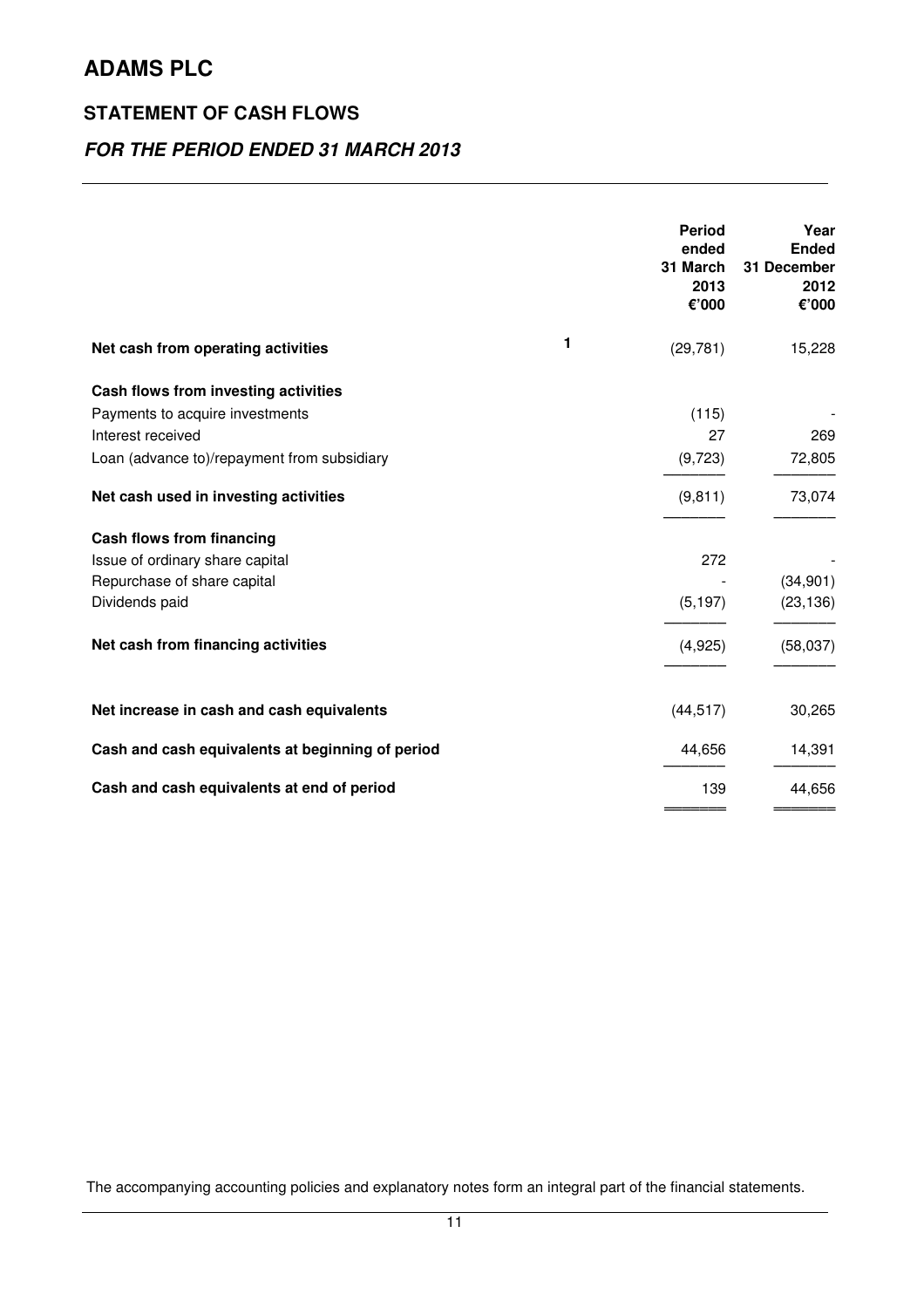# **NOTES TO THE STATEMENT OF CASH FLOWS FOR THE PERIOD ENDED 31 MARCH 2013**

#### **1 Reconciliation of operating loss to net cash outflow from operating activities**

|                                                 | 2013      | 2011      |
|-------------------------------------------------|-----------|-----------|
|                                                 | €'000     | €'000     |
| Loss for the period                             | (8, 184)  | (55, 177) |
| Net other finance income                        | (20, 155) | (21, 134) |
| Impairment of investments and loans receivable  | 28,031    | 64,969    |
| Legal settlement                                |           | 8,590     |
| Increase in trade and other receivables         | 384       | 16.241    |
| (Decrease)/Increase in trade and other payables | (29, 857) | 1.739     |
| Net cash outflow from operating activities      | (29, 781) | 15.228    |
|                                                 |           |           |

| 2 | Analysis of net cash             | 1 January<br>2012 | <b>Cash flow</b>         | Other<br>non-cash<br>changes | 31 March<br>2013 |
|---|----------------------------------|-------------------|--------------------------|------------------------------|------------------|
|   |                                  | €'000             | €'000                    | €'000                        | €'000            |
|   | Net cash:                        |                   |                          |                              |                  |
|   | Cash at bank and in hand         | 44,656            | (44, 517)                |                              | 139              |
|   |                                  |                   |                          |                              |                  |
|   | Liquid resources:                |                   |                          |                              |                  |
|   | Current asset investments        |                   |                          |                              |                  |
|   |                                  |                   |                          |                              |                  |
|   | Debt:                            |                   |                          |                              |                  |
|   | Debts falling due after one year | -                 | $\overline{\phantom{a}}$ | ۰                            |                  |
|   |                                  |                   |                          |                              |                  |
|   | Net cash                         | 44,656            | (44, 517)                |                              | 139              |
|   |                                  |                   |                          |                              |                  |
|   |                                  |                   |                          |                              |                  |

| 3 | Reconciliation of net cash flow to movement in net cash | 2013      | 2012   |
|---|---------------------------------------------------------|-----------|--------|
|   |                                                         | €'000     | €'000  |
|   | Decrease in cash in the period                          | (44, 517) | 30,265 |
|   | Movement in net cash in the period                      | (44, 517) | 30,265 |
|   | Opening net cash                                        | 44,656    | 14,391 |
|   | Closing net cash                                        | 139       | 44,656 |
|   |                                                         |           |        |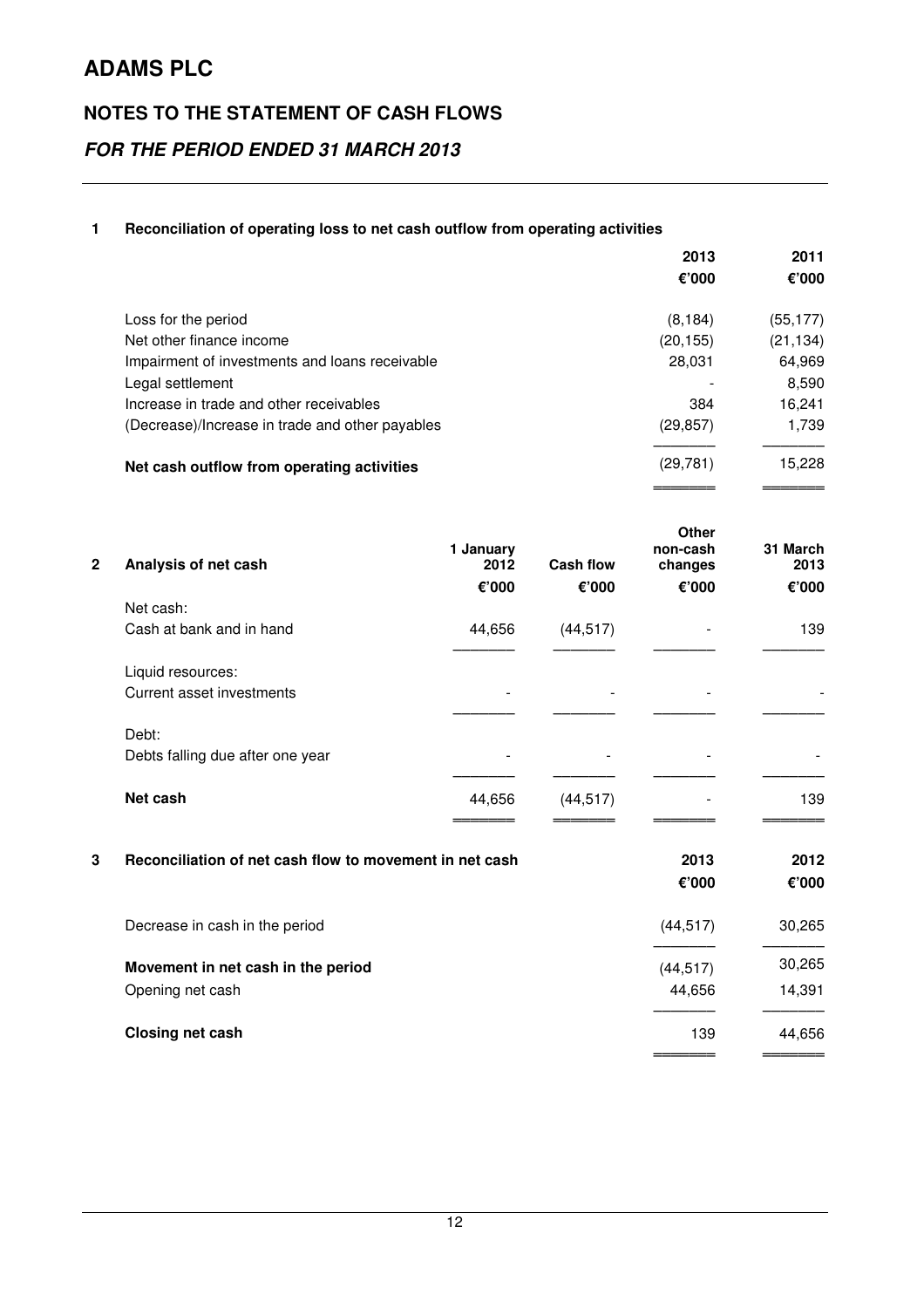## **NOTES TO THE FINANCIAL STATEMENTS**

### **FOR THE PERIOD ENDED 31 MARCH 2013**

#### **1 General information**

Adams PLC is a company incorporated in the Isle of Man. The address of the registered office is disclosed on the company information page at the front of the annual report. The principal activities of the Company are described in the directors' report.

#### **2 Summary of significant accounting policies**

The principal accounting policies applied in the preparation of these financial statements are set out below.

#### **2.1 Basis of preparation**

 The financial statements have been prepared in accordance with International Financial Reporting Standards (IFRS). IFRS comprises of standards issued by the International Accounting Standards Board (IASB) and the interpretations issued by the International Financial Reporting Interpretations Committee (IFRIC) as adopted by the European Union (EU).

#### **Preparation of financial statements**

 The preparation of financial statements in conformity with IFRS requires the use of certain critical accounting estimates. It also requires management to exercise its judgment in the process of applying the Company's accounting policies. The areas involving a higher degree of judgment or complexity, or areas where assumptions and estimates are significant to the financial statements are disclosed in Note 4.

#### **New and amended standards adopted by the Company**

The company has adopted the following new and amended IFRSs as of 31 March 2013:

IFRS 1 First-time Adoption of International Financial Reporting Standards (amendment) –Severe Hyperinflation and removal of Fixed Dates for First-time adopters has an effective date for annual periods beginning on or after 1 July 2011. This provides further guidance on how an entity should resume presenting IFRS financial statements when its functional currency ceases to be subject to severe hyperinflation. Early adoption of these standards is permitted. The adoption of this will have no effect on the financial statements of the company.

IFRS 7, 'Financial instruments: disclosures (amendment), is effective for annual periods beginning on or after 1 July 2011. The amendment requires additional quantitative and qualitative disclosures relating to transfers of financial assets, where financial assets are derecognised in their entirety, but where the entity has a continuing involvement in them and where financial assets are not derecognised in their entirety. The adoption of this will have no effect on the financial statements of the company.

IAS 12, 'Income taxes (amendment) – Deferred taxes: recovery of underlying assets', is effective for annual periods beginning on or after 1 January 2012. It introduces a rebuttable presumption that deferred tax on investment properties measured at fair value will be derecognised on a sale basis, unless an entity has a business model that would indicate the investment property will be consumed in the business. If consumed a use basis would need to be adopted. The amendments also introduce the requirement that deferred tax on non-depreciable assets measured using the revaluation model in IAS 16 should always be measured on a sale basis. The adoption of this interpretation will have no effect on the financial statements of the company.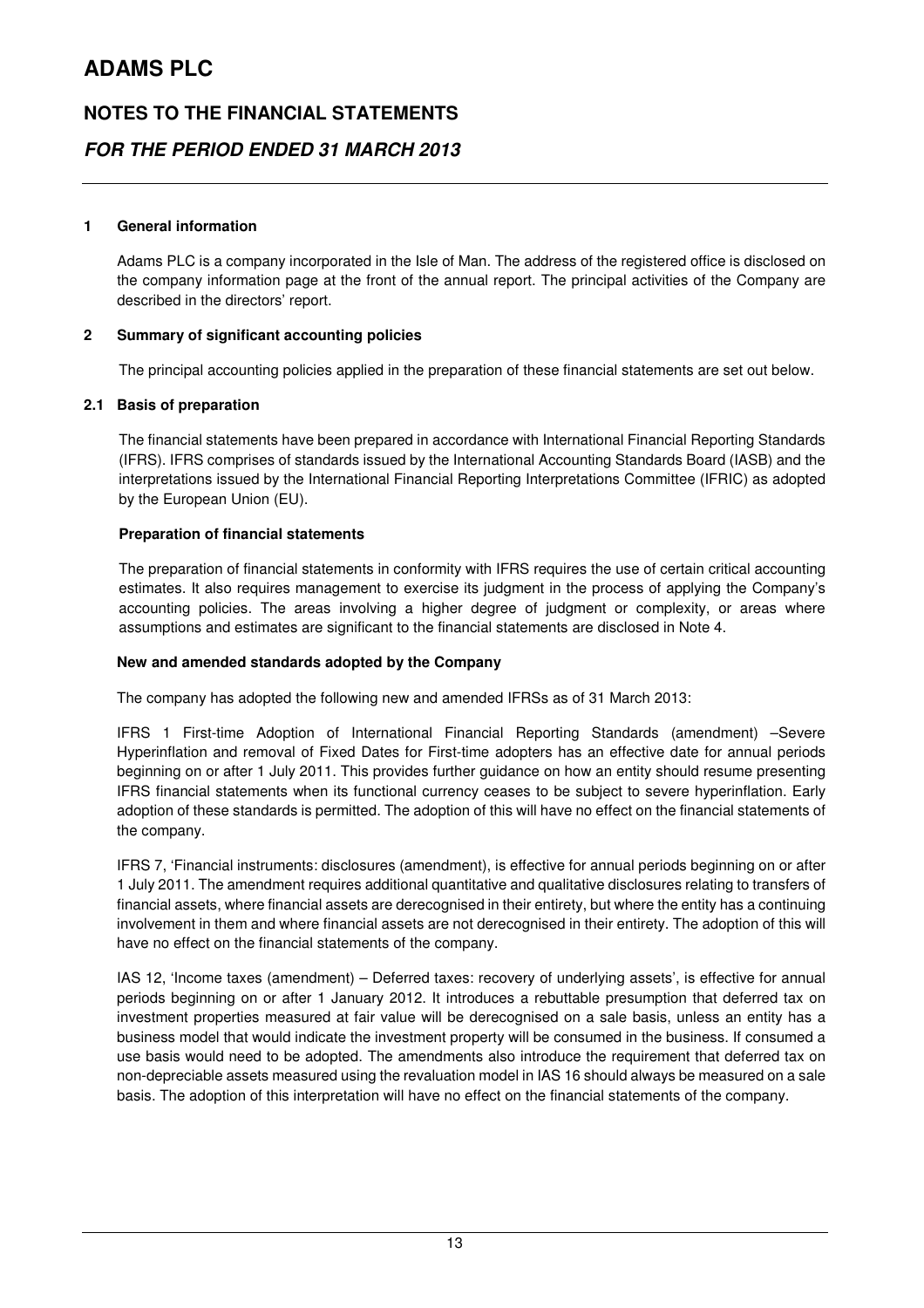# **NOTES TO THE FINANCIAL STATEMENTS FOR THE PERIOD ENDED 31 MARCH 2013**

#### **2.1 Basis of preparation (continued)**

#### **Standards, interpretations and amendments to published standards that are not yet effective**

The following new standards, amendments to standards and interpretations have been issued, but are not effective for the financial year beginning 1 January 2012 and have not been adopted early:

IAS 1 Presentation of Items of Other Comprehensive Income – Amendments to IAS 1 is effective for annual periods beginning on or after 1 July 2012. Items that would be reclassified to the profit and loss at a future point would be presented separately from items that will never be capitalised. The adoption of this will have no effect on the financial statements of the company.

IAS 19 Employee Benefits (Revised) effective for annual periods beginning on or after 1 January 2013. For defined benefit plans the ability to defer recognition of actuarial gains and losses has been removed. There are new objectives for disclosure stated in the revised standard along with new or revised disclosure requirements. Plus the recognition of termination benefits and the distinction of short-term and other long-term employee benefits have changed. The adoption of this will have no effect on the financial statements of the company.

IFRS 1 'First-time Adoption of International Financial Reporting Standards (amendment) –government loans' has an effective date for annual periods beginning on or after 1 January 2013. This requires an entity to measure government loans with a below-market rate of interest at fair value prospectively to loans entered into on or after the date of transition to IFRSs. Early adoption of these standards is permitted. The adoption of this will have no effect on the financial statements of the company.

IFRS 7 'Financial instruments: disclosures (amendment), is effective for annual periods beginning on or after 1 January 2013. The amendment requires additional quantitative and qualitative disclosures relating to the offsetting of financial assets and financial liabilities. The adoption of this will have no effect on the financial statements of the company.

IFRS 10 Consolidated Financial Statements, IFRS 11 Joint Arrangements, IFRS 12 Disclosures of Interests with Other Entities along with related amendments to IAS 27 Separate Financial Statements and IAS 28 Investments in Associates and Joint Ventures will have an effective date of 1 January 2013. Early adoption of these standards is permitted, but only if all five are early adopted together.

IFRS 11 Joint Arrangements is effective from 1 January 2013. The core principle of the standard is that a party to a joint arrangement determines the type of joint arrangement in which it is involved by assessing the rights and obligations and accounts for those rights and obligations in accordance with the type of joint arrangement. Joint ventures now must be accounted for using the equity method. Joint operator which is a newly defined term recognises its assets, liabilities, revenues and expenses and relative shares thereof. The adoption of this will have no effect on the financial statements of the company.

IFRS 12 Disclosures of Interests with Other Entities is effective from 1 January 2013. It requires increased disclosure about the nature, risks and financial effects of an entity's relationship with other entities along with its involvement with other entities. The adoption of this will have no effect on the financial statements of the company.

IFRS 13 Fair Value Measurement is effective from 1 January 2013. It defines fair value, sets out in a single IFRS a framework for measuring fair value and requires disclosures about fair value measurements. It includes a three-level fair value hierarchy which prioritises the inputs in a fair value measurement.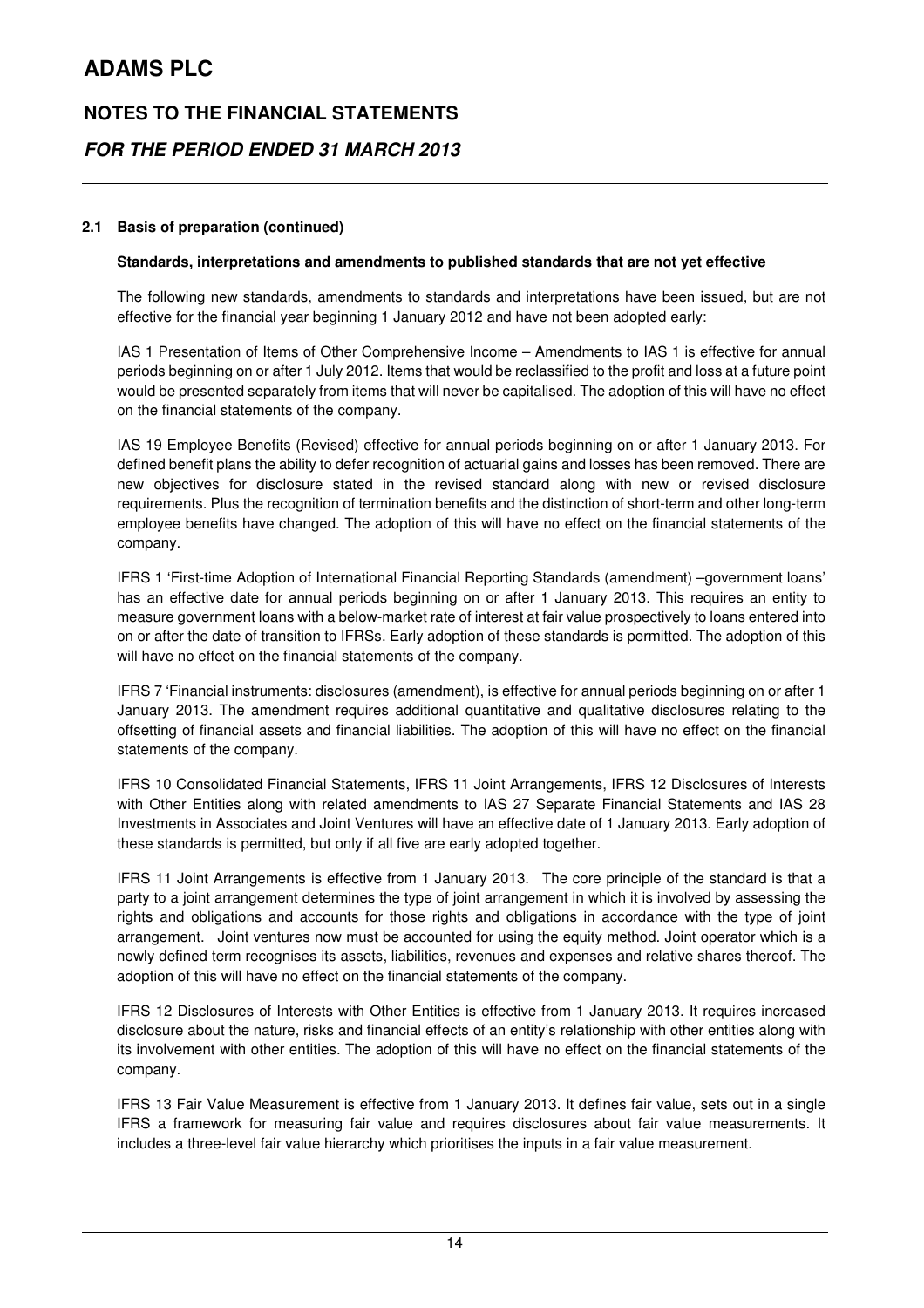### **NOTES TO THE FINANCIAL STATEMENTS**

### **FOR THE PERIOD ENDED 31 MARCH 2013**

#### **2.1 Basis of preparation (continued)**

#### **Standards, interpretations and amendments to published standards that are not yet effective (continued)**

IFRS 9, 'Financial instruments: classification and measurement', as issued reflects the first phase of the IASB work on the replacement of IAS 39 and applies to classification and measurement of financial assets as defined in IAS 39. The standard is effective for annual periods beginning on or after 1 January 2015. In subsequent phases, the IASB will address classification and measurement of financial liabilities, hedge accounting and de-recognition. The adoption of the first phase of IFRS 9 might have an effect on the classification and measurement of the company's assets. At this juncture it is difficult for the company to comprehend the impact on its financial position and performance.

IAS 24 (Amendment), 'Related party transactions'. The amended standard is effective for annual periods beginning on or after 1 January 2011. It clarified definition of a related party to simplify the identification of such relationships and to eliminate inconsistencies in its application. The revised standard introduces a partial exemption of disclosure requirements for government-related entities. The company does not expect any impact on its financial position or performance.

#### **2.2 Going concern**

The financial statements have been prepared on a going concern basis, the validity of which is dependent upon the continuing support of the shareholders, this support will enable the company to continue for the foreseeable future.

The financial statements do not include any adjustments that would result if the above support was withdrawn.

#### **2.3 Compliance with accounting standards**

The financial statements are prepared in accordance with applicable accounting standards.

#### **2.4 Finance income**

Finance income represents amounts receivable from related parties and banks.

#### **2.5 Investments**

Listed investments are stated at cost less provision for diminution in value.

#### **2.6 Deferred taxation**

Deferred taxation is provided in full in respect of taxation deferred by timing differences between the treatment of certain items for taxation and accounting purposes. The deferred tax balance has not been discounted.

A net deferred tax asset is recognised only if it can be regarded as more likely than not that there will be suitable taxable profits from which the future reversal of the underlying timing differences can be deducted.

#### **2.7 Fair values**

The carrying amounts of the financial assets and liabilities such as cash and cash equivalents, receivables and payables of the company at the statement of financial position date approximated their fair values, due to relatively short term nature of these financial instruments.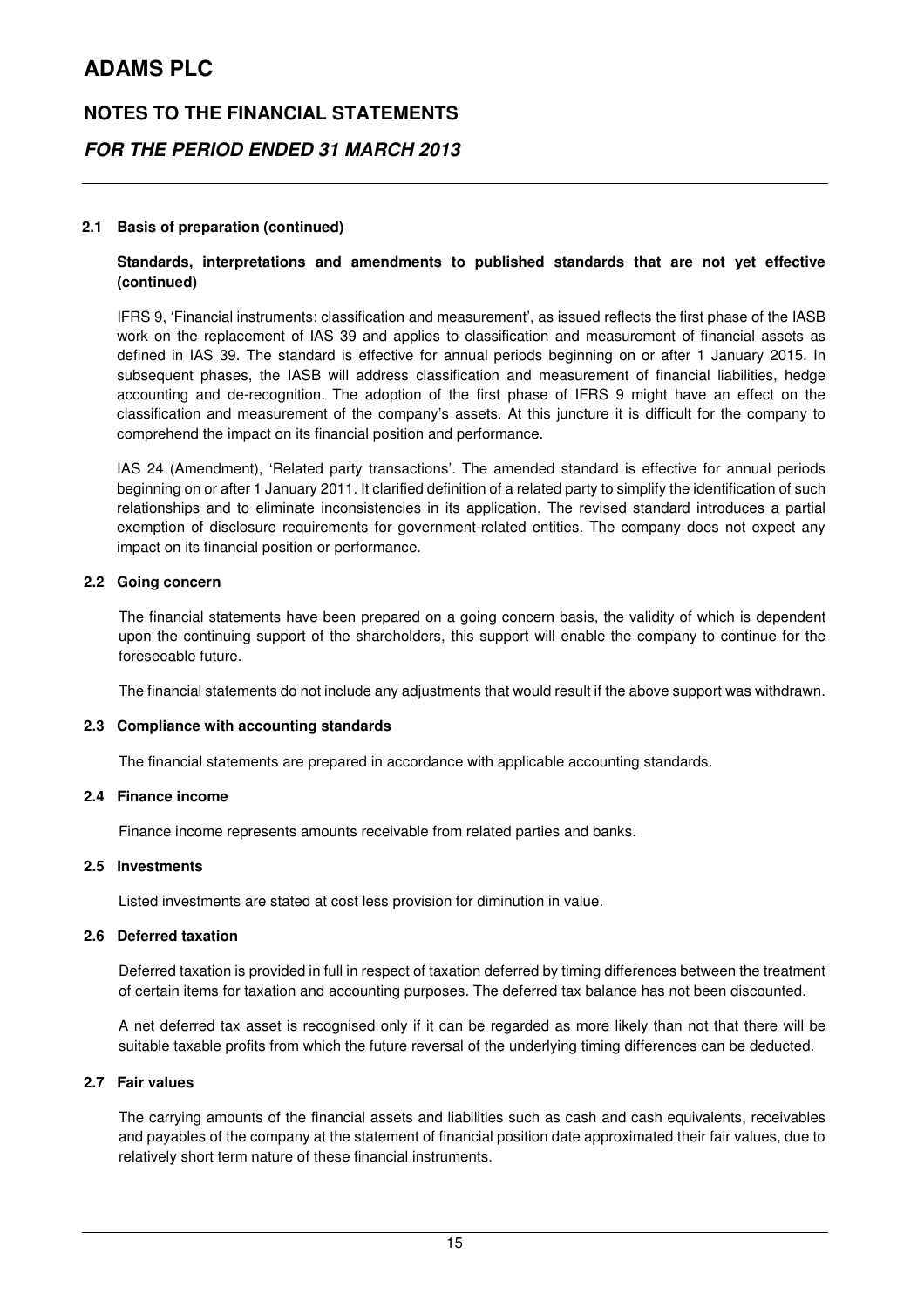## **NOTES TO THE FINANCIAL STATEMENTS**

## **FOR THE PERIOD ENDED 31 MARCH 2013**

#### **2.8 Trade payables and other non-derivative financial liabilities including long term payables**

Trade payables and other creditors are non-interest bearing and are measured at cost.

#### **2.9 Equity**

 Ordinary shares are classified as equity. Incremental costs directly attributable to the issue of new shares or options are shown in equity as a deduction, net of tax, from proceeds.

#### **2.10 Cash and cash equivalents**

 Cash and cash equivalents include cash in hand, deposits held on call with banks, other short-term highly liquid investments with original maturities of three months or less.

#### **2.11 Provisions**

 Provisions are recognised when the Company has a present obligation as a result of a past event, and it is probable that the Company will be required to settle that obligation. Provisions are measured at the directors' best estimate of the expenditure required to settle the obligation at the statement of financial position date, and are discounted to present value where the effect is material.

#### **2.12 Critical accounting judgments and key sources of estimation uncertainty**

 The preparation of the financial statements requires management to make estimates and assumptions concerning the future that affect the reported amounts of assets and liabilities and the disclosure of contingent assets and liabilities at the dates of the financial statements and the reported amounts of revenues and expenses during the reporting periods. The resulting accounting estimates will, by definition, differ from the related actual results.

#### **2.13 Taxation**

The charge for current tax is based on the results for the period as adjusted for items which are non-assessable or disallowed. It is calculated using rates that have been enacted or substantively enacted by the balance sheet date.

#### **2.14 Foreign currencies**

 The functional currency of the Company is considered to be the Euro. It is the currency of the primary economic environment in which it operates. For the purpose of the financial statements, the results and financial position of the Company are presented in Euros as the Company is listed on the Alternative Investment Market and its share price is quoted in Euros.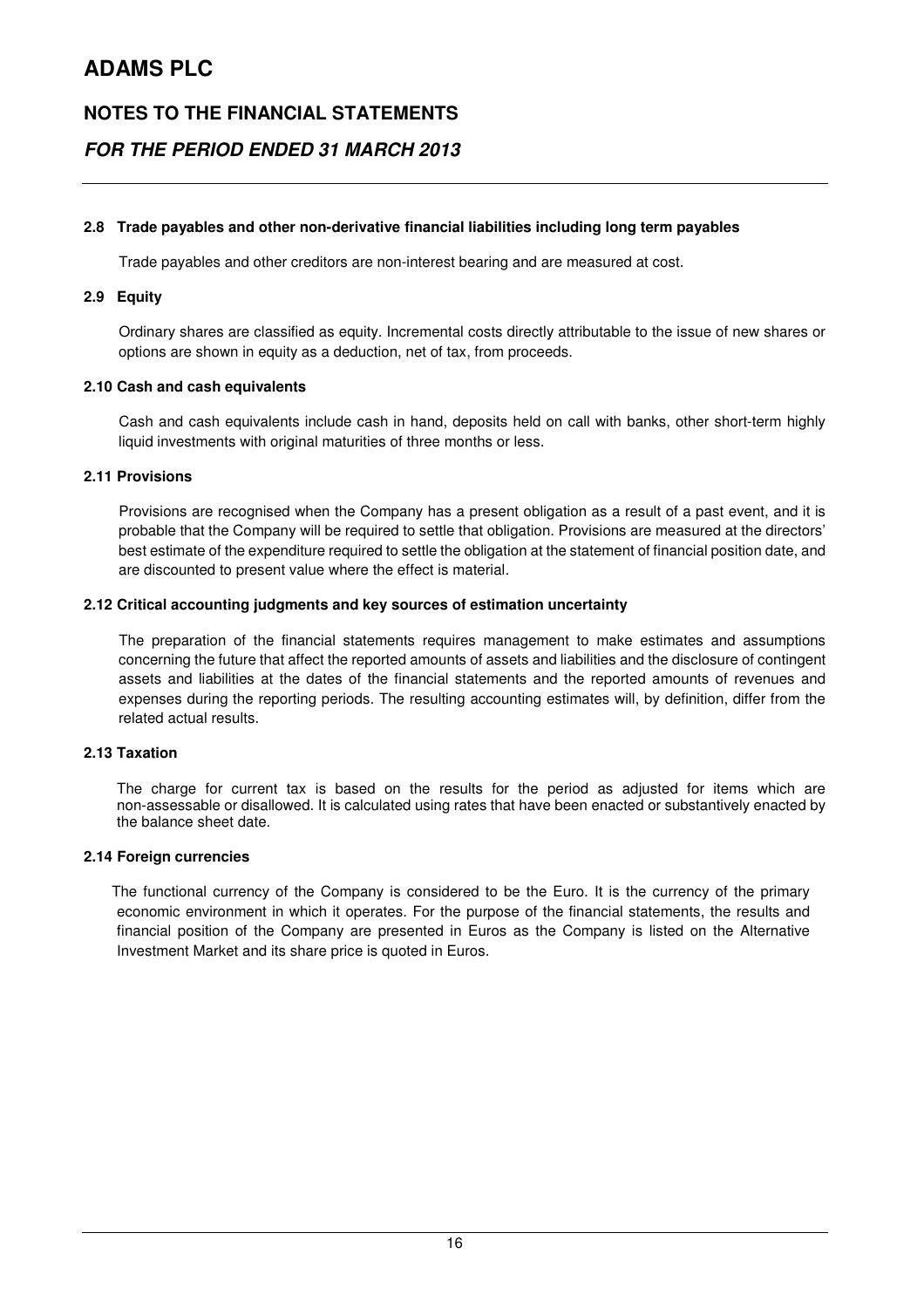## **NOTES TO THE FINANCIAL STATEMENTS**

### **FOR THE PERIOD ENDED 31 MARCH 2013**

#### **3 Financial risk management**

The Company may use a limited number of financial instruments, comprising cash, short-term deposits and various items such as other receivables and other payables, which arise directly from operations. The Company does not trade in financial instruments.

#### **3.1 Financial risk factors**

The Company's activities may expose it to a variety of financial risks: foreign exchange risk, and credit risk. The Company's overall risk management programme focuses on the unpredictability of financial markets and seeks to minimise potential adverse effects on the Company's financial performance.

a) Foreign exchange risk

The Company incurs expenses subject to foreign currency fluctuations.

#### b) Credit risk

Credit risk arises from cash and cash equivalents and deposits with banks and other financial institutions as well as credit exposures to wholesale and retail customers, including outstanding receivables. The credit risk on liquid funds is limited because the counterparties are banks with high credit ratings assigned by international credit-rating agencies.

#### c) Interest rate risk

The company does not have any borrowings therefore there is currently no risk associated with movements in market rates of interest.

#### d) Liquidity risk

The Company is exposed to liquidity risk to the extent that it holds investments that it may not be able to sell quickly at close to fair value.

#### e) Capital risk

The company takes great care to protect its capital investments. Significant due diligence is undertaken prior to making any investment. The investment is closely monitored and wherever possible risks of a capital nature are insured.

f) Market risk

The company may operate in many different geographical markets. A general economic downturn at a global level, or in one of the world's leading economies, could impact on the company. In addition, terrorism and other hostilities, as well as disturbances in worldwide financial markets, could have a negative effect on the company. Regulatory requirements, taxes, tariffs and other trade barriers, price or exchange controls or other governmental policies could also limit the company's operations. These risks are also applicable to most companies and the risk that Adams PLC will be more affected than the majority of companies is assessed as small.

#### **3.2 Capital risk management**

The Company's objectives when managing capital are to safeguard the Company's ability to continue as a going concern in order to provide returns for shareholders and benefits for other stakeholders and to maintain an optimal capital structure.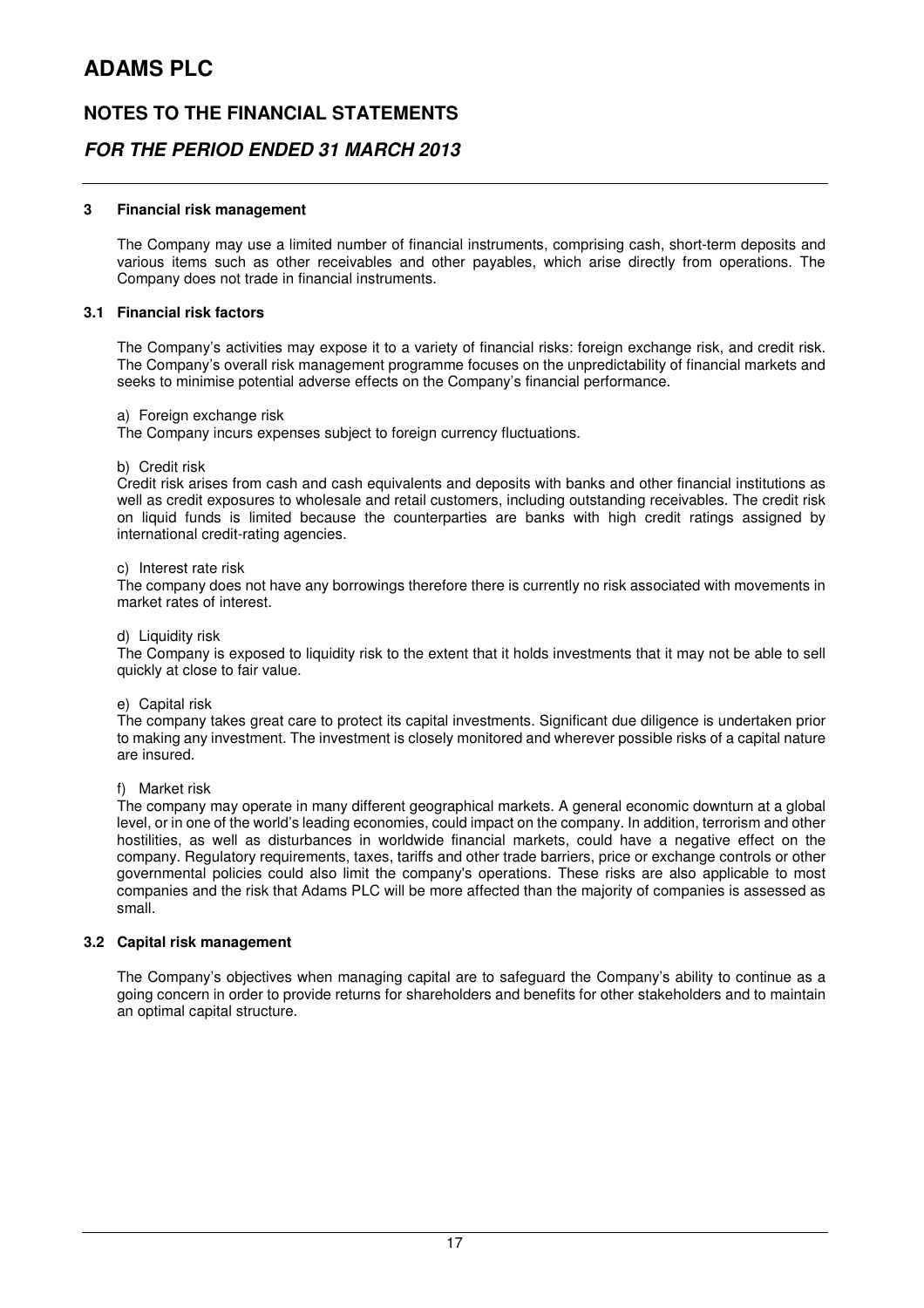## **NOTES TO THE FINANCIAL STATEMENTS**

### **FOR THE PERIOD ENDED 31 MARCH 2013**

#### **4 Critical accounting estimates and judgments**

Estimates and judgments are continually evaluated and are based on historical experience and other factors, including expectations of future events that are believed to be reasonable under the circumstances.

The Company makes estimates and assumptions concerning the future. Actual results could differ from those estimates. There are no estimates and assumptions that have a significant risk of causing a material adjustment to the carrying amounts of assets and liabilities within the next year.

#### **5 Operating loss**

|                                                                                                                                          | 2013<br>€'000 | 2011<br>€'000 |
|------------------------------------------------------------------------------------------------------------------------------------------|---------------|---------------|
| Operating loss is stated after charging:<br>Directors emoluments<br>Fees payable to the company's auditor for the audit of the company's | 146           | 842           |
| annual accounts                                                                                                                          | 9             | 281           |
| 6<br><b>Finance income</b>                                                                                                               |               |               |
|                                                                                                                                          | 2013<br>€'000 | 2011<br>€'000 |
| Interest income from financial institutions<br>Interest income from subsidiary                                                           | 27<br>20,128  | 269<br>20,865 |
|                                                                                                                                          | 20,155        | 21,134        |
| <b>Taxation</b><br>7                                                                                                                     |               |               |
|                                                                                                                                          | 2013<br>€'000 | 2011<br>€'000 |
| <b>Total current tax</b>                                                                                                                 |               |               |

The tax rate applicable to the Company in the Isle of Man is 0% and therefore a full tax rate reconciliation of the relationship between the tax expense and accounting profit has not been included within these financial statements.

Deferred tax asset on these losses at 0% has not been recognised due to the uncertainty of the recovery.

#### **8 Dividends**

|                                                                    | 2013<br>€'000 | 2011<br>€'000    |
|--------------------------------------------------------------------|---------------|------------------|
| Interim dividend, paid 2011<br>Interim dividend, paid January 2012 |               | 23,135<br>13,793 |
| Special dividend, paid 2013                                        | 5.197         |                  |
|                                                                    | 5,197         | 36,928           |

Further details are set out in note 14.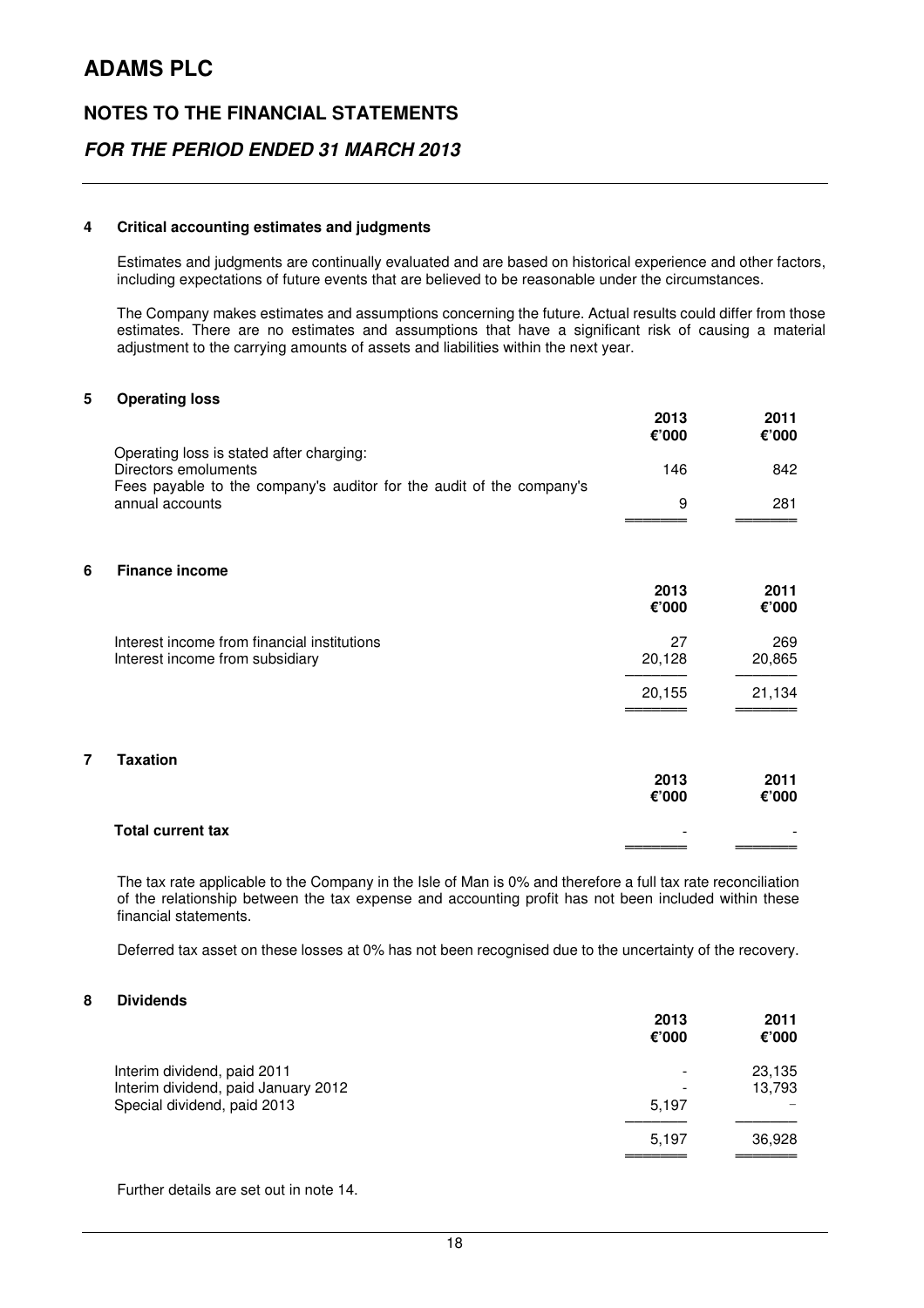# **NOTES TO THE FINANCIAL STATEMENTS FOR THE PERIOD ENDED 31 MARCH 2013**

#### **9 Investments**

|                                                                                  | 2013<br>€'000 | 2011<br>€'000 |
|----------------------------------------------------------------------------------|---------------|---------------|
| Listed investments                                                               | 115           | $\sim$        |
| 그 그는 그 사람들은 그 사람들을 하고 있는 것을 하고 있는 것을 하고 있는 것을 하고 있다. 그는 사람들은 어디에 대해 있는 것을 하고 있다. |               |               |

The carrying amount of listed investments approximates to its fair value.

#### **10 Loan to subsidiary**

The Company has lent €nil (2011: €236.4 million) to Carpathian Holdings S.à.r.l. at 31 March 2013. The loans were going to mature on 31 December 2015. The loans carried interest at 1% per annum plus 100% of Carpathian Holdings S.à.r.l. adjusted accounting profits for the relevant accounting period, which has been accrued at 31 March 2013 and has been accounted for within trade and other receivables within the Company financial statements. The Company owned 1,641 shares in Carpathian Holdings S.à.r.l, representing 100% of the share capital.

| 2013<br>€'000 | 2011<br>€'000 |
|---------------|---------------|
| -             | 2,950         |
| $\,$          | 2,950         |
|               |               |

The Company has reduced the carrying value of its investments and loans, to equate to the underlying net asset value of its subsidiary.

Following the annual review, a further impairment provision of €9.9 million (2011: €42.9 million) was made during the period.

During the period ended 31 March 2013 a provision was also made for impairment of interest receivable from subsidiary €18.1 million (2011: €22 million).

The Company and its subsidiaries Carpathian Holdings S.à.r.l. and Carpathian Properties S.à.r.l. have entered into a Deed Poll. The Deed Poll provides for any amounts received by the Company and/or those Luxembourg Subsidiaries from other Subsidiaries of the Company (less costs incurred in connection with the solvent liquidation of the Subsidiaries) to be paid out to the Qualifying Shareholders.

The directors are of the opinion that the subsidiaries may be excluded from consolidation on the grounds that there are severe long-term restrictions that substantially hinder the exercise of the rights of the parent over the assets or management of the subsidiaries.

#### **11 Trade and other receivables**

|                                                     | 2013<br>€'000 | 2011<br>€'000 |
|-----------------------------------------------------|---------------|---------------|
| Other receivables<br>Prepayments and accrued income | 11            | 379<br>16     |
|                                                     | 11            | 395           |

The carrying amount of other current assets approximates to its fair value.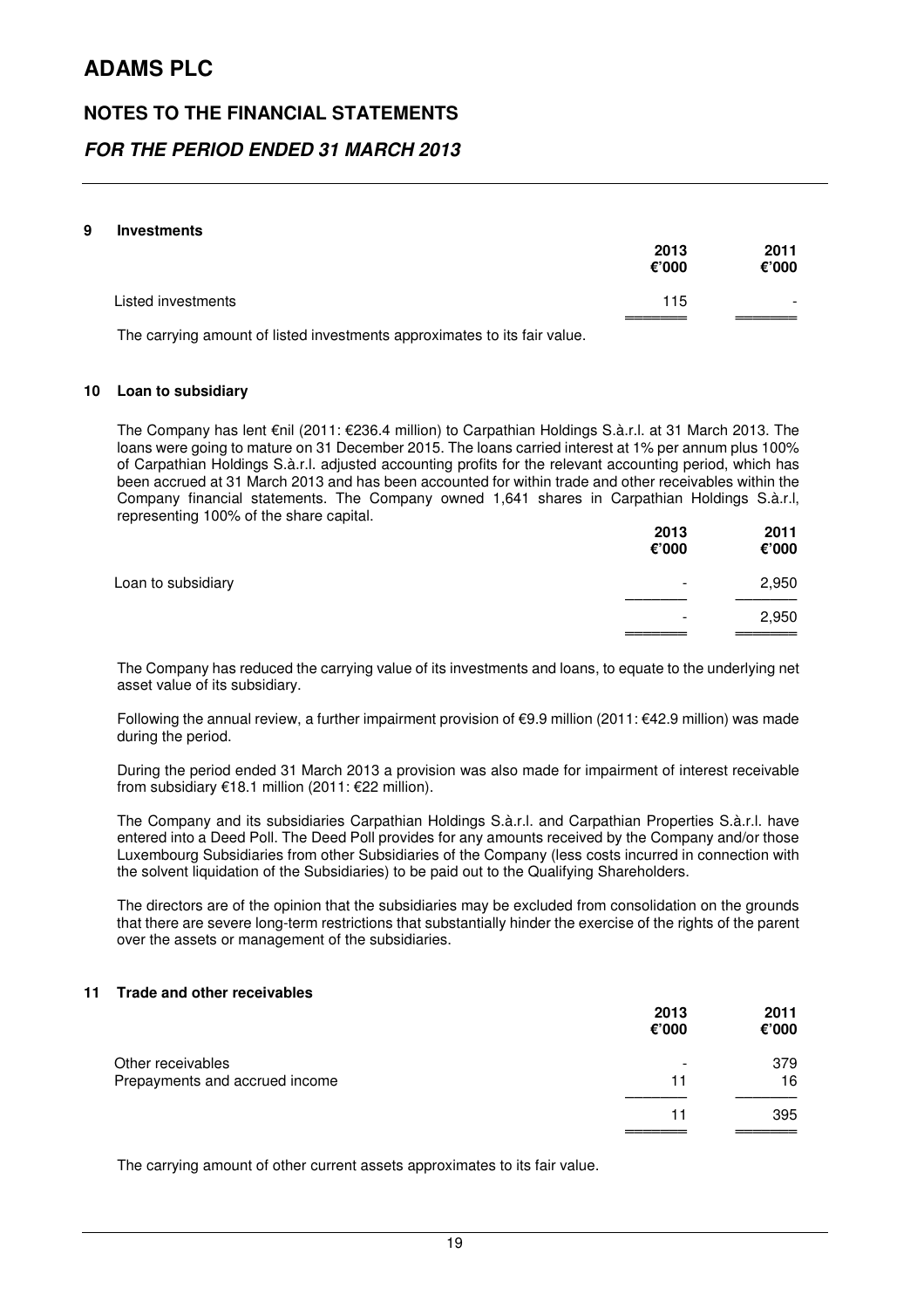### **NOTES TO THE FINANCIAL STATEMENTS**

### **FOR THE PERIOD ENDED 31 MARCH 2013**

#### **12 Cash and cash equivalents**

For the purposes of the Statement of Cash Flows, cash and cash equivalents include cash at banks and on hand and deposits with banks. Cash and cash equivalents at the end of the reporting period as shown in the Statement of Cash Flows can be reconciled to the related items in the Statement of Financial Position as follows:

|                           | 2013<br>€'000 | 2011<br>€'000 |
|---------------------------|---------------|---------------|
| Cash and cash equivalents | 139           | 44.656        |

The carrying amount of cash and cash equivalents approximates to its fair value.

#### **13 Trade and other payables**

|                                        | 2013<br>€'000 | 2011<br>€'000 |
|----------------------------------------|---------------|---------------|
| Trade payables                         | 8             | 115           |
| Settlement of reinvestment obligations |               | 4,770         |
| Accruals and deferred income           | 9             | 1,901         |
| Dividends payable                      |               | 13,793        |
| Repurchase of shares                   |               | 14,065        |
|                                        | 17            | 34,644        |
|                                        |               |               |

Accruals principally comprise amounts outstanding for ongoing expenses. The carrying amount of other payables approximates to its fair value.

#### **14 Share capital and share premium**

|                                                     | Number of<br>shares issued<br>and fully paid | <b>Share</b><br>capital<br>€'000 | <b>Share</b><br>premium<br>€'000 |
|-----------------------------------------------------|----------------------------------------------|----------------------------------|----------------------------------|
| <b>Issued</b>                                       |                                              |                                  |                                  |
| At 1 January 2011                                   | 232,148,175                                  | 2,321                            | 91,477                           |
| Issue of B shares                                   | 232,148,175                                  | 23                               | (23)                             |
| Repurchase and cancellation of B shares (see below) | (232, 148, 175)                              | (23)                             | (34, 878)                        |
| Issue of C shares                                   | 232,148,175                                  | 23                               | (23)                             |
| Repurchase and cancellation of C shares (see below) | (232, 148, 175)                              | (23)                             | (14, 043)                        |
| Repurchase of Ordinary Shares (see below)           | (1, 190, 202)                                | (12)                             | 12                               |
| At 31 December 2011                                 | 230,957,973                                  | 2,309                            | 42,522                           |
|                                                     |                                              |                                  |                                  |
| At 1 January 2012 - Ordinary Shares                 | 230,957,973                                  | 2,309                            | 42,522                           |
| Capital reorganisation (see below)                  | (228,648,394)                                |                                  | (42,522)                         |
| Issue of new A shares                               | 13,856,813                                   | 139                              | 133                              |
| At 31 March 2013                                    | 16,166,392                                   | 2,448                            | 133                              |
|                                                     |                                              |                                  |                                  |

A resolution was passed at the 2010 Annual General Meeting approving changes to the Articles of Association on 6 August 2010. In accordance with the Articles, the authorised share capital of the Company amounts to €3,575,000, comprising 350,000,000 Ordinary Shares of 1 euro cent each and 750,000,000 Unclassified Shares of 0.01 euro cent each.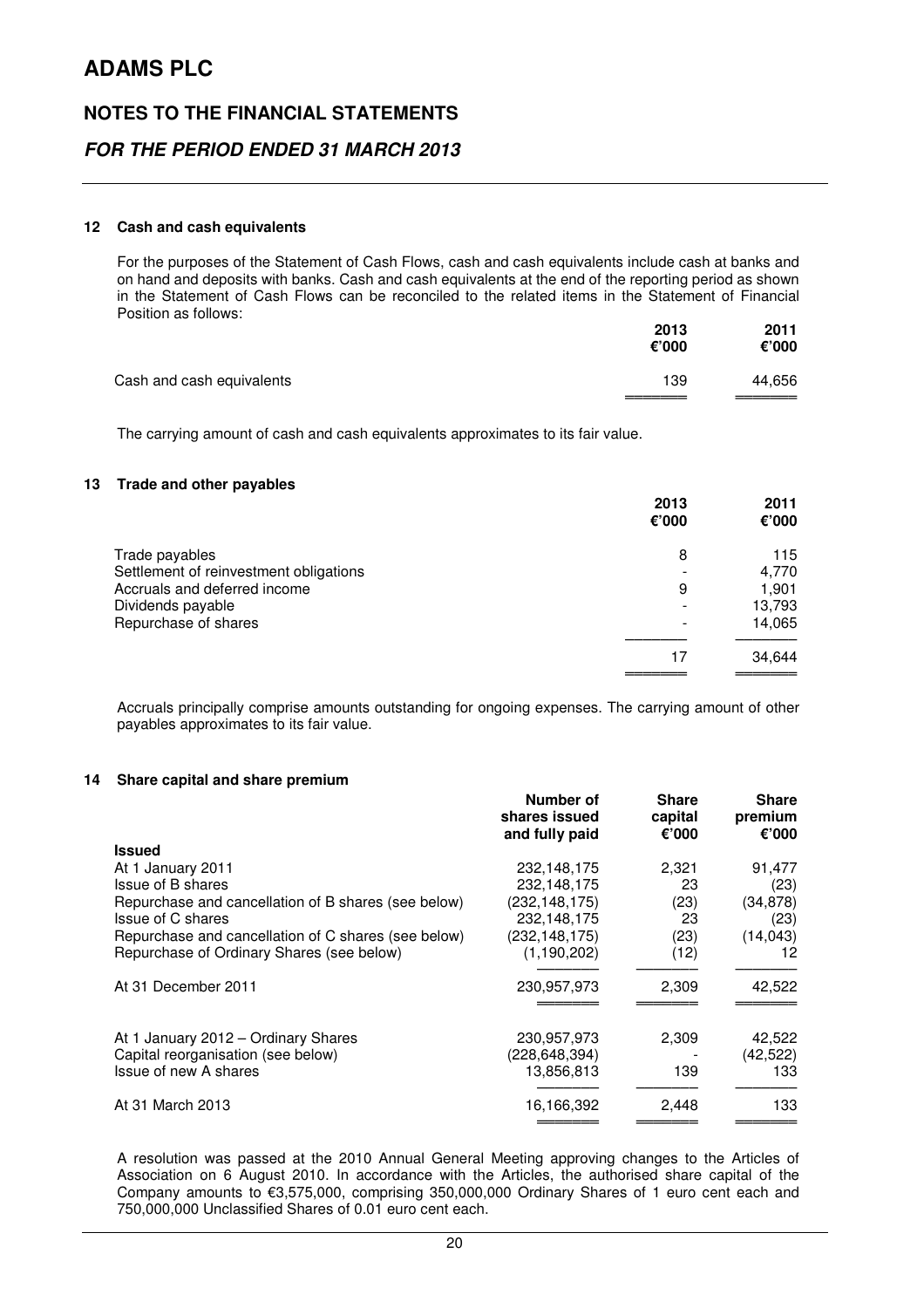## **NOTES TO THE FINANCIAL STATEMENTS**

## **FOR THE PERIOD ENDED 31 MARCH 2013**

#### **14 Share capital and share premium (continued)**

The Board may, subject to satisfaction of the statutory solvency test, resolve to capitalise any sums standing to the credit of the share premium reserve and appropriate such sums to be capitalised to pay up in full Unclassified Shares, at a price equal to the aggregate par value of such shares, and allot and issue the Unclassified Shares as "B", "C" or "D" Shares in proportion to the existing holdings of Ordinary Shares of the relevant shareholders of the Company. The Board may make up to three separate issues of shares.

On 5 October 2011, the Company issued 232,148,175 "B" Ordinary Shares by way of a bonus issue and capitalised €23,215 standing to the credit of the share premium account.

On 26 October 2011, the Company repurchased and cancelled 139,605,026 "B" Ordinary Shares at a price of 25 euro cents per share, amounting in total to €34.9 million. Holders of the remaining 92,543,149 "B" Ordinary Shares elected to receive a cash dividend of 25 euro cents per share, amounting in total to €23.1 million, following which their "B" Ordinary Shares were automatically converted to 92,543,149 Deferred Shares and on 16 November repurchased and cancelled in full by the Company for an aggregate consideration of 1 euro cent.

On 29 December 2011, the Company issued 232,148,175 "C" Ordinary Shares by way of a bonus issue and capitalised €23,215 standing to the credit of the share premium account.

On 19 January 2012, the Company repurchased and cancelled 117,210,611 "C" Ordinary Shares at a price of 12 euro cents per share, amounting in total to €14.1 million. Holders of the remaining 114,937,564 "C" Ordinary Shares elected to receive a cash dividend of 12 euro cents per share, amounting in total to €13.8 million, following which their "C" Ordinary Shares were automatically converted to 114,937,564 Deferred Shares and on 20 January 2012 repurchased and cancelled in full by the Company for an aggregate consideration of 1 euro cent. These liabilities were provided for in full in the 2011 financial statements.

In December 2011, the Group entered into a Settlement Deed and Release which dealt with all outstanding profit reinvestment obligations of various members and affiliates of Dawnay, Day Group. These arrangements completed in January 2012 and included a net cash payment by the Company of €4.4 million (note 13), the transfer to the Company of 1,190,202 Ordinary Shares, which were subsequently cancelled for a nominal sum, the acquisition by the Group of a loan note in respect of deferred consideration payable (note 13) and the novation of the associated put and call option to the Group (note 3).These arrangements were fully provided for at 31 December 2011 as set out in relevant notes.

A further 1,190,202 Ordinary Shares were cancelled as part of the settlement arrangements with Dawnay, Day Group.

On 8 March 2013 the Company reorganised its Ordinary Shares whereby every 100 of the existing Ordinary Shares of 1 euro cent each were consolidated into one new "A" Ordinary Share of €1.00 which in turn was then sub-divided into one new Ordinary Share with a par value of €0.01 and one Deferred Share with a par value of  $€0.99$ .

On 8 March 2013, the Company issued 13,856,813 "A" Ordinary Shares by way of a placing at 2.165 euro cents each to its shareholders.

As at 31 March 2013, 2,309,579 deferred shares of €0.99 par value each were outstanding.

Holders of the Ordinary Shares are entitled to receive dividends and other distributions and to attend and vote at any general meeting.

Holders of all other shares are entitled to receive dividends and other distributions declared on those shares, but are not entitled to any further right of participation in the profits of the Company and are not entitled to attend and vote at any general meeting unless the business of the meeting includes the consideration of a resolution for the winding-up of the Company.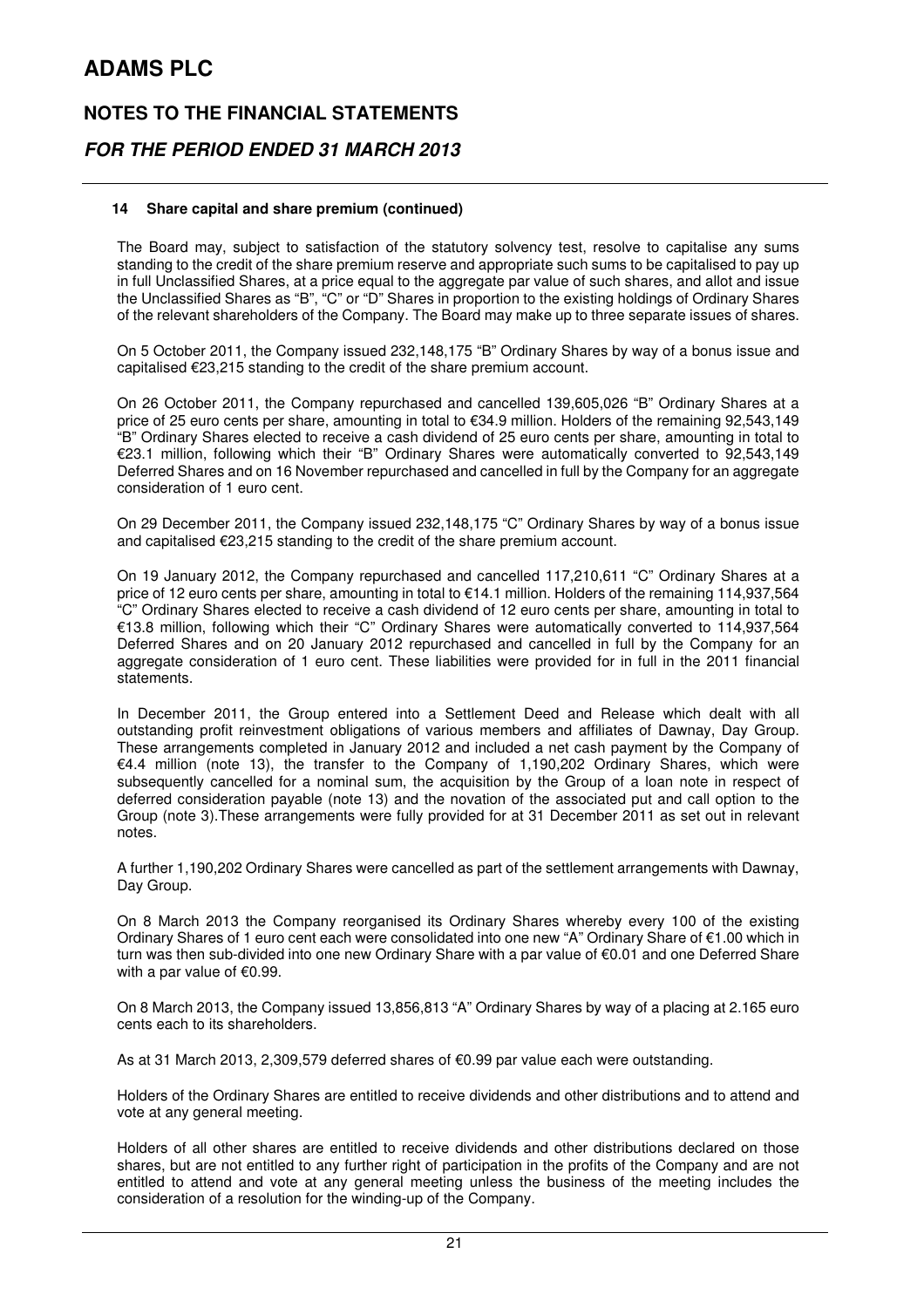## **NOTES TO THE FINANCIAL STATEMENTS**

### **FOR THE PERIOD ENDED 31 MARCH 2013**

#### **15 Loss per share**

|    |                                                                                                                                                                                 | 2013<br>€'000 | 2011<br>€'000 |
|----|---------------------------------------------------------------------------------------------------------------------------------------------------------------------------------|---------------|---------------|
|    | Basic loss per share is calculated by dividing the loss attributable to equity<br>shareholders by the weighted average number of ordinary shares in issue<br>during the period: |               |               |
|    | Loss after tax attributable to equity holders of the Company                                                                                                                    | (8, 171)      | (55, 177)     |
|    | Weighted average number of ordinary shares                                                                                                                                      | 3,144,785     | 2,480,487     |
|    | Basic and diluted loss per share                                                                                                                                                | (260)€c       | (2,224)€c     |
| 16 | Directors remunerations and fees                                                                                                                                                | 2013<br>€'000 | 2011<br>€'000 |
|    | Remuneration for qualifying services                                                                                                                                            | 146           | 842           |

#### **17 Employees**

#### **Number of employees**

The average monthly number of employees (including directors) during the period was:

|                         | 2013<br><b>Number</b> | 2011<br><b>Number</b> |
|-------------------------|-----------------------|-----------------------|
| <b>Directors</b>        | 4                     | 4                     |
| Staff                   |                       |                       |
|                         | 4                     | 4                     |
|                         |                       |                       |
| <b>Employment costs</b> |                       |                       |
|                         | 2013                  | 2011                  |
|                         | €'000                 | €'000                 |
| Directors remuneration  | 146                   | 842                   |
| Wages and salaries      |                       |                       |
| Social security costs   |                       |                       |

#### **18 Control**

At the date of the annual report, in the Directors opinion there is no one controlling party. The Directors owned none of the share capital of the Company as at 31 March 2013.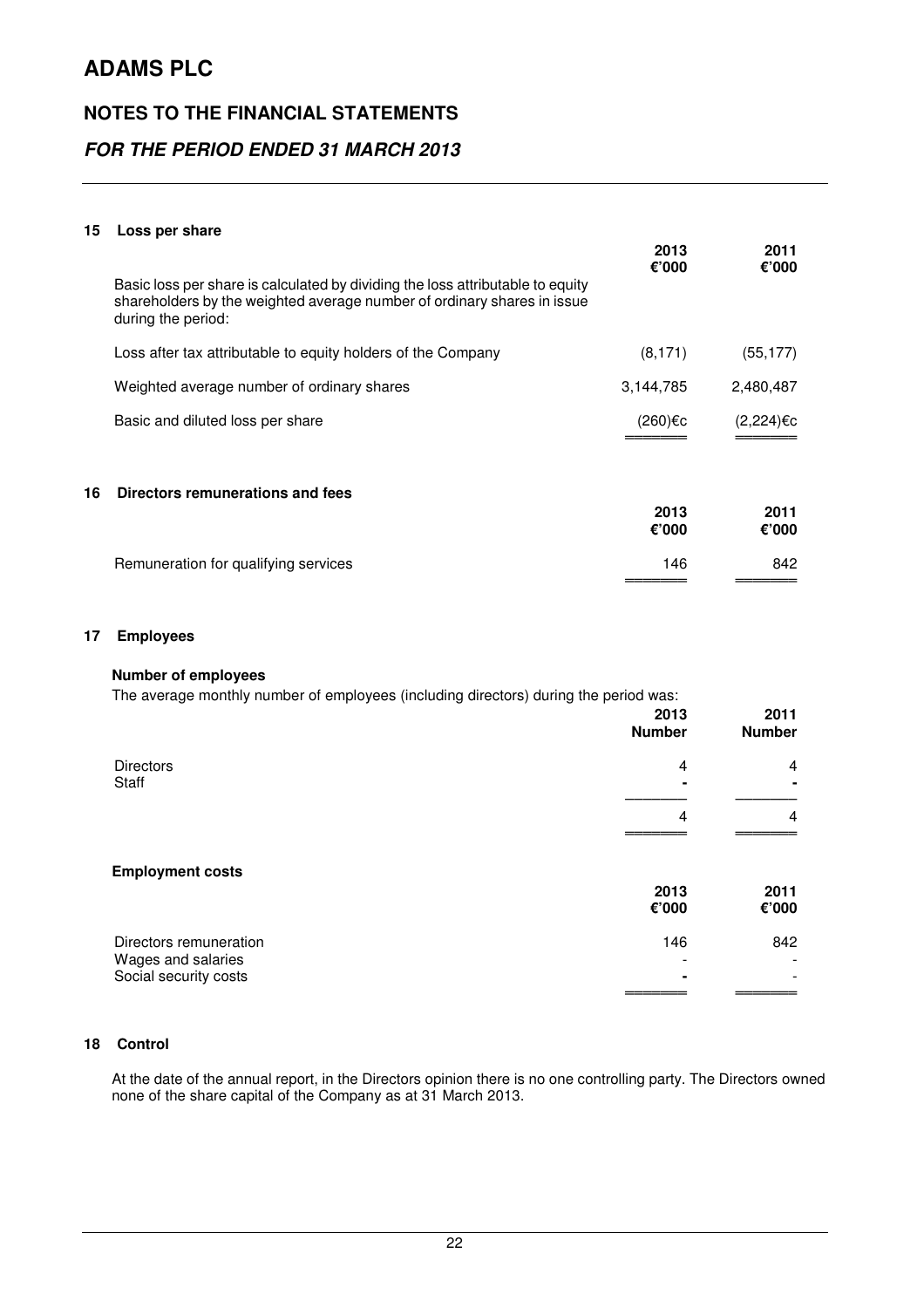## **NOTES TO THE FINANCIAL STATEMENTS**

### **FOR THE PERIOD ENDED 31 MARCH 2013**

#### **19 Related party relationships and transactions**

The Company has related party relationships with its subsidiaries, companies it has an investment in and transactions with companies that have common management.

The related party transactions relate to the company prior to the capital reorganisation and subsequent name change to Adams Plc. Each of the related parties had a closing position of nil at the date of the reorganisation. As at the accounting year end there were no longer any related party transactions

During the period, the Company entered into the following transactions with related parties:

| 2013            | 2013    | 2011            | 2011                  |
|-----------------|---------|-----------------|-----------------------|
| <b>Payables</b> | Income/ | <b>Payables</b> | Income/<br>(Expenses) |
| €'000           | €'000   | €'000           | €'000                 |
|                 |         |                 |                       |
|                 |         |                 | 160                   |
|                 | 125     |                 |                       |
|                 | (18)    |                 |                       |
|                 |         |                 |                       |
|                 |         |                 |                       |
|                 |         | 2,950           |                       |
|                 |         |                 |                       |
|                 | 107     | 2,950           | 160                   |
|                 |         | (Expenses)      |                       |

#### **Carried interest**

The Company has acquired from Sanary Investments S.à.r.l. its right to a carried interest for a nominal consideration as part of the Dawnay, Day settlement (note 14).

Bogol Management Ltd had the right to participate in the profits of certain development properties, after certain rates of return have been achieved by the Group. As at 31 December 2012, the rates of return had not been reached and Bogol Management Ltd was not entitled to any participation (31 December 2011:  $\epsilon$ nil).

Carpathian Asset Management Ltd replaced CPT LLP as the Company's Property Investment Adviser ("adviser") on 30 December 2011. The adviser is entitled to a sales fee of 0.5% of the gross property sale value (including debt but as reduced by certain retentions and indemnity or warranty claims) for each asset within the core portfolio that is sold, rising to a maximum of 1.0% if no other brokers or agents are engaged on the sale. The sales fee is conditional on equity value being released for the benefit of the Company as part of any disposal, and cash received on disposals being made available for distribution to shareholders. Additionally, any payment of the sales fee is pro rata to cash available for return to shareholders arising from the sale on a 50:50 basis until the entire sales fee has been paid in full.

#### **20 Contingent liabilities**

The Company has no contingent liabilities in respect of legal claims arising from the ordinary course of business.